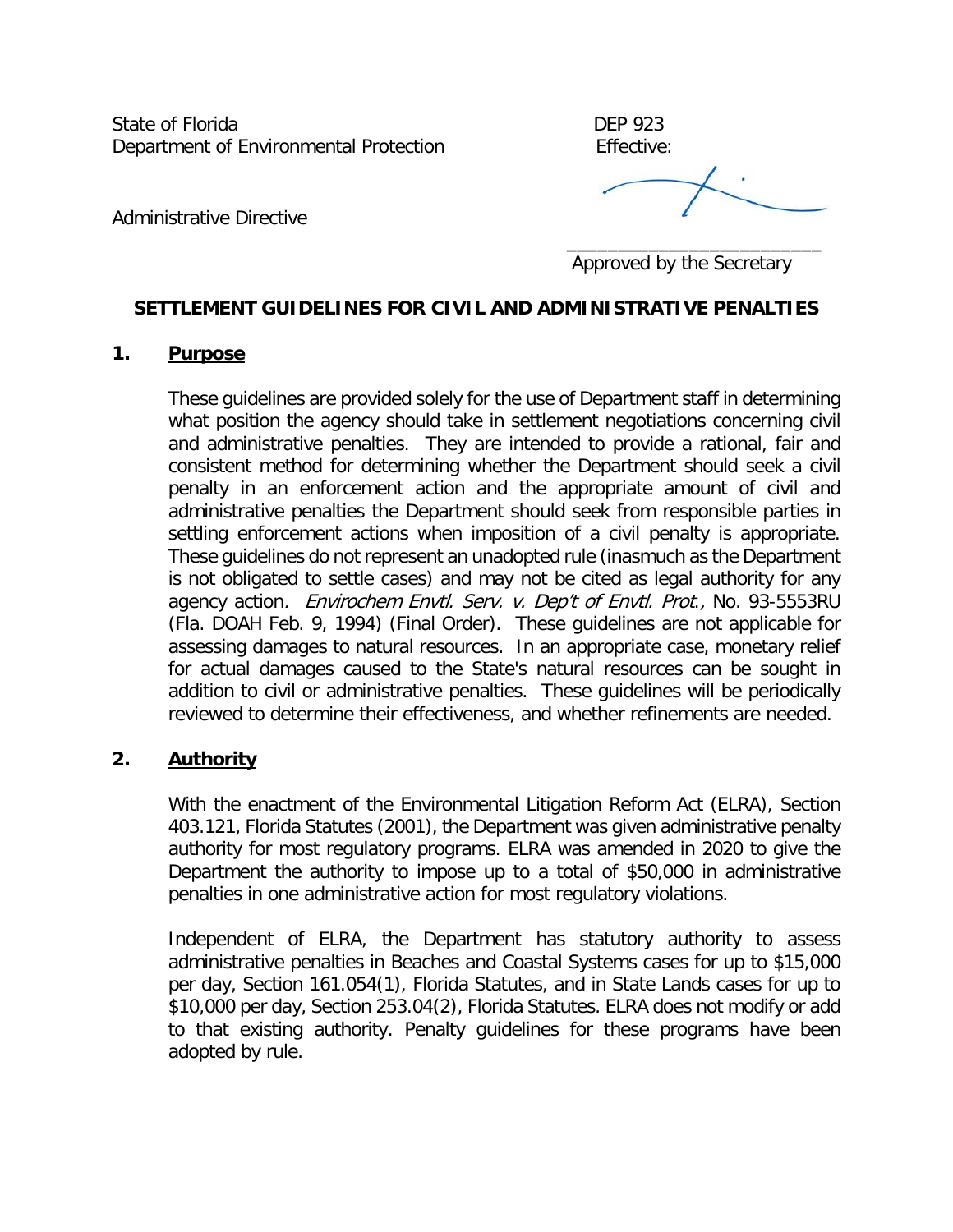The Department also has the authority in a judicial proceeding to ask a court to assess penalties of up to \$15,000 per day per violation, Sections 403.141, 377.37, 376.302, and 373.129(5) Florida Statutes; up to \$37,500 per day per violation for hazardous substance violations, Section 403.726, Florida Statutes; up to \$75,000 per day per violation for hazardous waste violations, Section 403.727, Florida Statutes, for violations of the Pollutant Discharge Prevention and Control Act, Section 376.16, and for gambling vessel violations, Section 376.25, Florida Statutes; up to \$5,000 per day per violation for violations of the Safe Drinking Water Act, Section 403.860, Florida Statutes; up to \$375,000 for coral reef damage, Section 403.93345, Florida Statutes; and up to \$7,500 per day per violation for violations involving phosphate mines in Section 378.211, Florida Statutes.

## **3. Introduction**

This Department is directed by the Legislature to protect and enhance Florida's water, air, and lands, to protect human health, safety and welfare from adverse environmental conditions, and to manage the state's natural resources. To accomplish these goals, the Legislature has passed laws restricting or prohibiting activities that may cause pollution, harm the resources of the state, or threaten human health or safety. It has also given the Department the authority to adopt environmental standards, to require that persons engaging in certain activities obtain permits or other authorizations before those activities are undertaken, and to take appropriate actions to ensure that all persons comply with the statutory, rule, and permit requirements.

The Department has multiple ways to encourage compliance with the law, and to address non-compliance. Effective education of the public and regulated persons may prevent non-compliance from occurring in many instances. Such education may be in the form of training or outreach efforts. If a violation occurs, the Department may often obtain a return to compliance by informal means. In such cases, education may still be the appropriate remedy, and the Department may establish an environmental education course for such persons. Assisting with a prompt return to compliance without formal enforcement is the preferred means to correct a violation committed by a person who did not know that the person's actions were contrary to law, or whose actions were inadvertent , if the violation caused no more than "minor harm" as identified in the Program's Penalty Guidelines. An inadvertent violation is one that occurs despite the good faith efforts of the responsible party to comply with the applicable requirements.

Once a decision has been made that formal enforcement is appropriate, Department staff must then decide whether an administrative or civil penalty is appropriate. Even when formal enforcement is necessary, these guidelines do not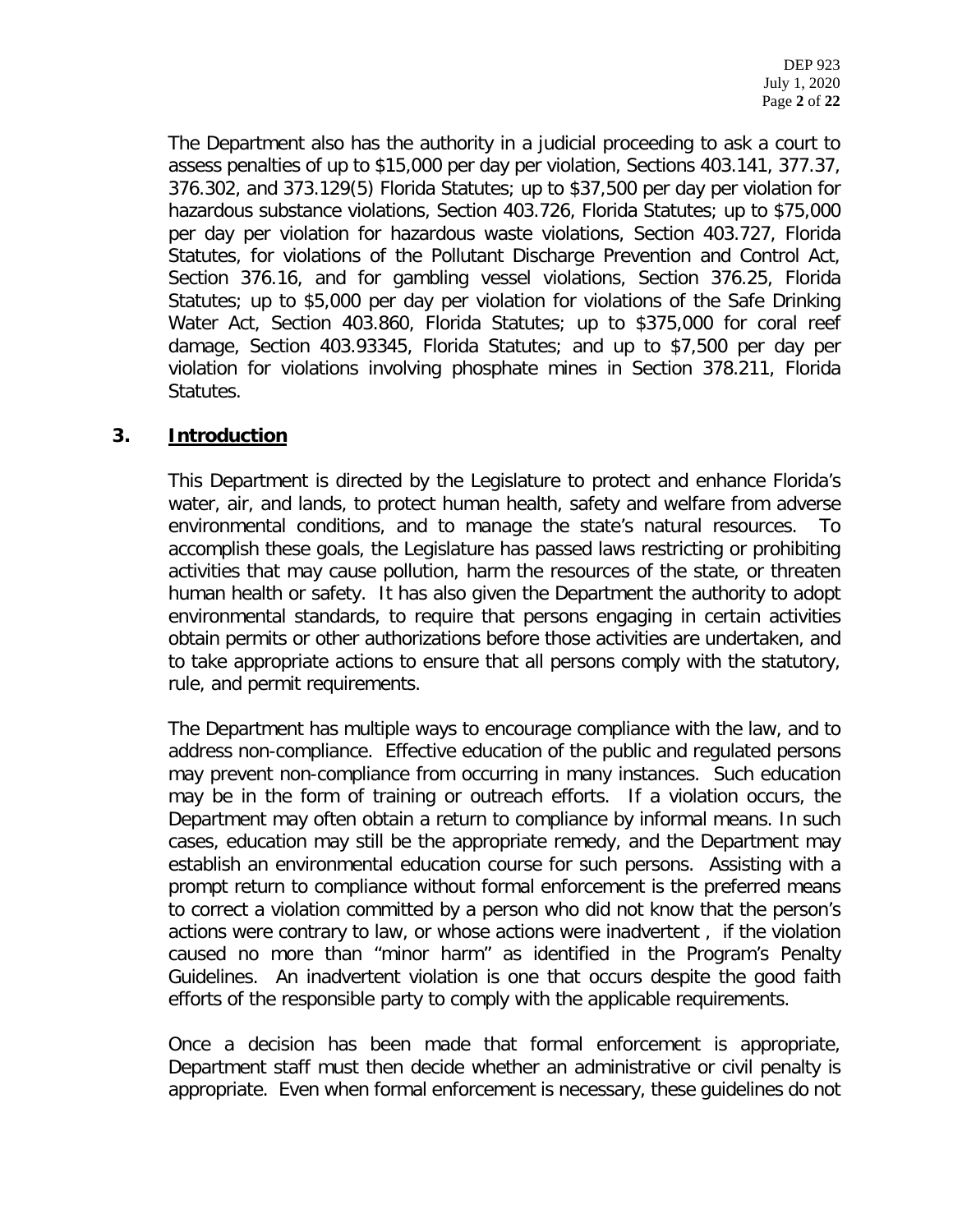require imposition of a penalty in every enforcement action. The Department staff involved in pursuing enforcement, with appropriate supervisory review, should use their sound judgment, along with any program specific guidance that is consistent with this policy, to decide when a penalty should be sought. In exercising this judgment, the user should remember that the imposition of penalties is an enforcement tool that is intended to insure immediate and continued compliance by the subject of the action and by others who may face a similar situation in the future. Thus, penalties should be considered in those cases in which it is determined that penalties are needed to ensure that the responsible party and others similarly situated will be deterred from future non-compliance.

For example, a person – perhaps a homeowner or a person new to a business venture – may have committed a violation out of sheer ignorance. The person may acknowledge the mistake and be willing to correct any problems created by the violation. For this first-time violator, the staff may reasonably believe that the violation was inadvertent or occurred because the responsible party was not aware of or did not understand the requirement, and that a civil penalty would not provide a deterrent effect under the circumstances. In general, such cases may be appropriate for education. However, because of the nature of the corrective actions, the Department staff may decide that a consent order would be most appropriate to ensure that the corrective actions are completed or to provide needed authorization to conduct the corrective actions. In such cases, the staff should ensure that impacts on the environment are corrected, while also minimizing the impact of the consent order on the responsible party. Under these circumstances, devices such as conservation easements, institutional controls, etc., should only be required if necessary, to achieve the restoration goal. On the other hand, a penalty may be entirely appropriate for a first time violator who knew or had reason to know that the actions were illegal, who refuses to correct the problem that the person created by those illegal actions, or whose violation resulted in harm to the public health or the environment. A penalty should normally be sought against a person with a pattern of non-compliance.

Once you have decided that a civil penalty is appropriate, these guidelines should be used in settling both administrative and judicial enforcement actions brought against the persons violating Department statutes, permit conditions or rules. Although ELRA, enacted in the 2001 legislative session and amended in 2020, sets specific penalty amounts for certain violations covered under the Act when those violations are pursued with a Notice of Violation, these guidelines provide: (1) direction about the application of the ELRA penalty schedule to the penalty calculation and negotiation process, (2) direction for programs not covered under ELRA, and (3) direction on cases that involve penalties calculated under ELRA that exceed \$50,000.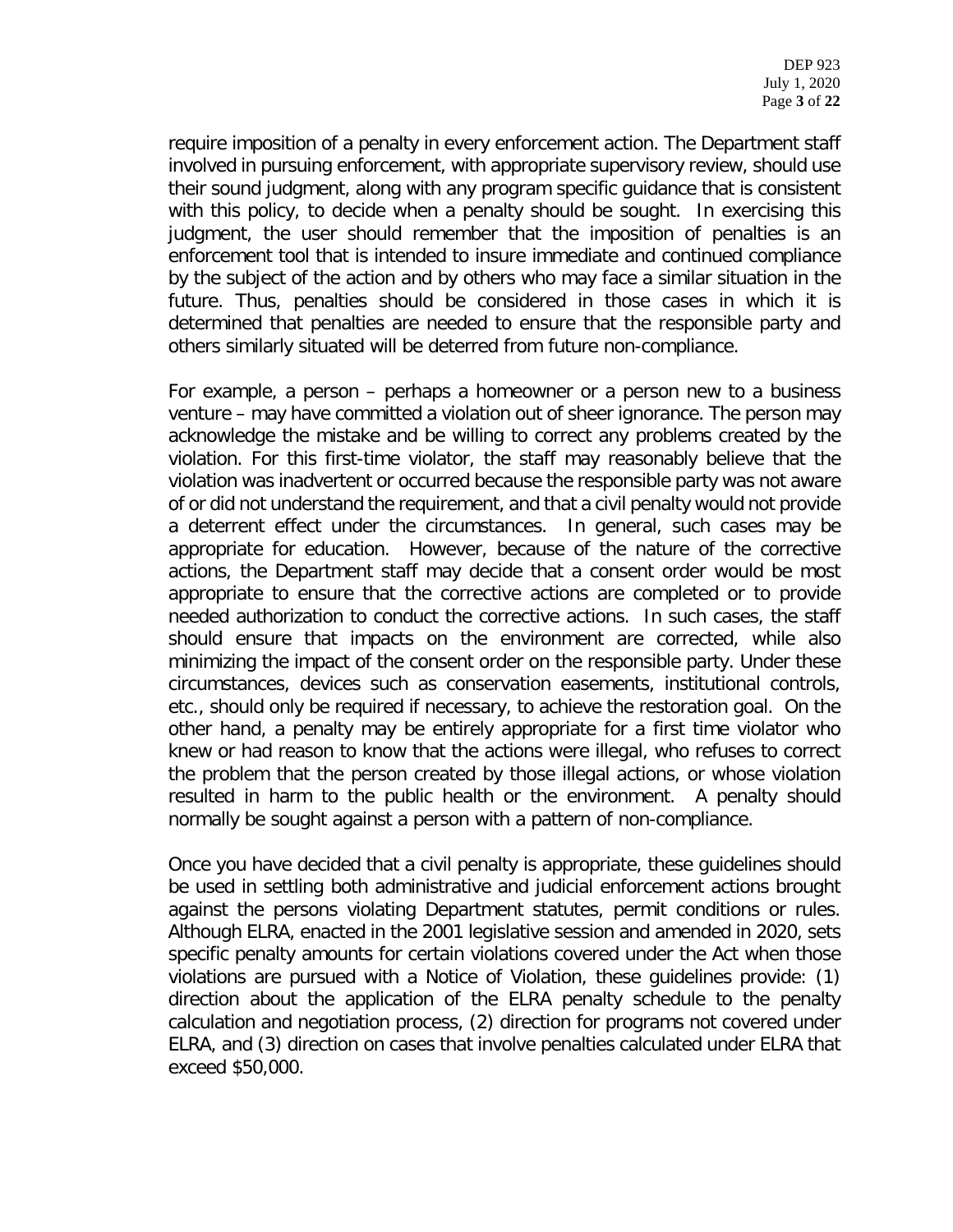When formal enforcement is necessary, staff should attempt to negotiate a consent order to resolve all issues, including civil penalties, whenever possible and appropriate, before issuing a Notice of Violation or filing a judicial complaint. No such Notice of Violation or complaint should refer to these guidelines. If a settlement cannot be reached and recovering penalties is appropriate, the Department must issue a Notice of Violation for all violations that are covered under ELRA that involve only penalties (i.e. no corrective actions), and that involve penalties in an amount that is \$50,000 or less as calculated under ELRA (see Section 5., below).

In determining whether the Department should settle a case, file a Notice of Violation, or go to court for a judicial assessment of penalties, the Department will not only look at the statutory authorizations and requirements, but also at the following: does formal enforcement result in the elimination of any economic benefit gained by the violator as a result of the violation; and beyond that, does formal enforcement provide enough of a financial disincentive to discourage future violations not only by the violator but by others contemplating similar activities? At the same time, this policy should not be used to try to obtain more without litigation than could be obtained as civil penalties in an administrative or a judicial action. It must also be recognized that in some cases the benefits to the Department and public are not worth the costs and effort necessary to recover a penalty. In carrying out the mission of the agency, the District and Division Directors are authorized to deviate from these guidelines consistent with state law. However, penalties which are increased for the reasons cited below are subject to Secretarial approval.

## **4. Applicability to Program Areas**

This policy is designed to apply to all program areas except those overseen by the Board of Trustees, unless otherwise preempted by an interagency agreement or other obligation of the Department. The Department currently has guidance and interagency agreements with the EPA, which are updated from time-to-time. Although such guidance and agreements represent a basis for establishing consistency, they are to not be used as mandates, but rather guidelines, applied on a case-by-case basis.

Most of the Department's programs have developed program specific guidelines for characterizing violations routinely found in their program areas. The program specific guidelines do not provide guidelines for every possible violation that may be discovered. The program specific guidelines are intended to be used in conjunction with these Settlement Guidelines when calculating the appropriate penalties to be sought in cases that will not be pursued under ELRA via a Notice of Violation if settlement fails (e.g., where the total penalties exceed \$50,000 as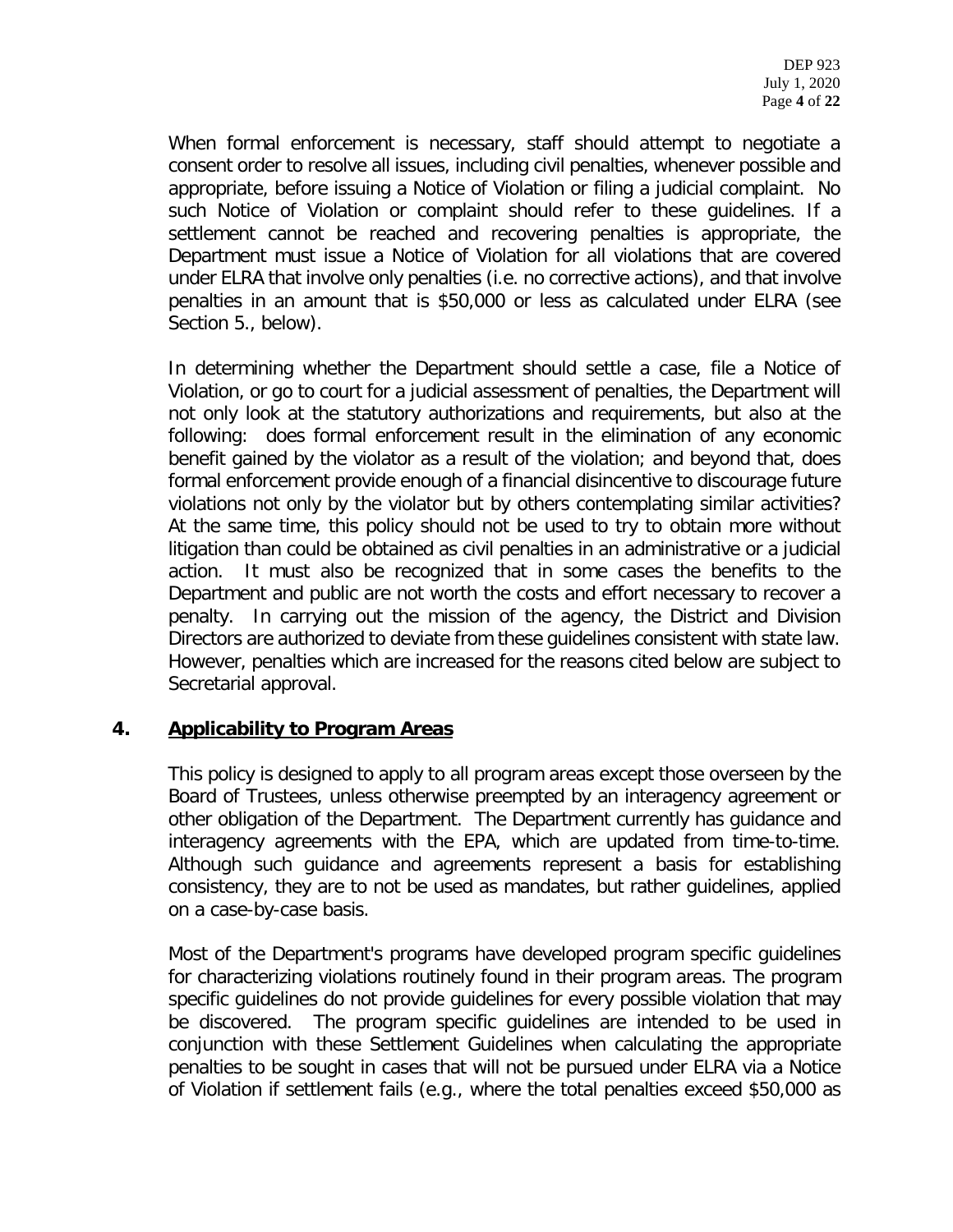calculated by the ELRA penalty schedule, where correction actions are sought that are of the degree and immediacy that a court order is necessary, or where the violations are not covered under ELRA). There may be some cases that involve unusual circumstances that have not been factored into the program specific guidelines. The program area should be consulted in these cases to enhance statewide consistency.

# **5. Penalty Calculation**

**Step 1:** The initial step in calculating any penalty is to determine whether the penalties will be pursued via a Notice of Violation (pursuant to ELRA) or a judicial complaint in the event a settlement agreement is not reached. In making this determination, the following four questions must be considered:

## **1) Is the violation for which the penalty is being assessed assigned a mandatory penalty amount under the schedule in ELRA?**

In other words, is the violation accounted for in subsection (3) or (4) of ELRA? If so, it is statutorily mandated to proceed administratively, unless the answer to any of the following questions is "yes." If the violation is not accounted for in subsections (3) and (4), the Department may proceed judicially, but can still opt to proceed administratively under ELRA by using the permissive, \$500 "catch all" penalty provision in subsection (5) of the statute.

# **2) Does the violation for which the penalty is being assessed involve the failure to comply with an asbestos, hazardous waste, or underground injection control regulation?**

If so, it is not mandated to proceed administratively by ELRA, but it is also not prohibited. Thus, if the violation is assigned a penalty under either of the mandatory provisions in the ELRA schedule, the District may or may not proceed administratively. The District also has the discretion to use the permissive, \$500 "catch all" penalty provision, if the violation is not otherwise accounted for in the ELRA schedule, but it still wishes to proceed administratively.

# **3) Does the violation for which the penalty is being assessed necessitate a corrective action in addition to a penalty?**

If so, it is not statutorily mandated to proceed administratively, but it is also not prohibited. However, in the event a temporary injunction is necessary,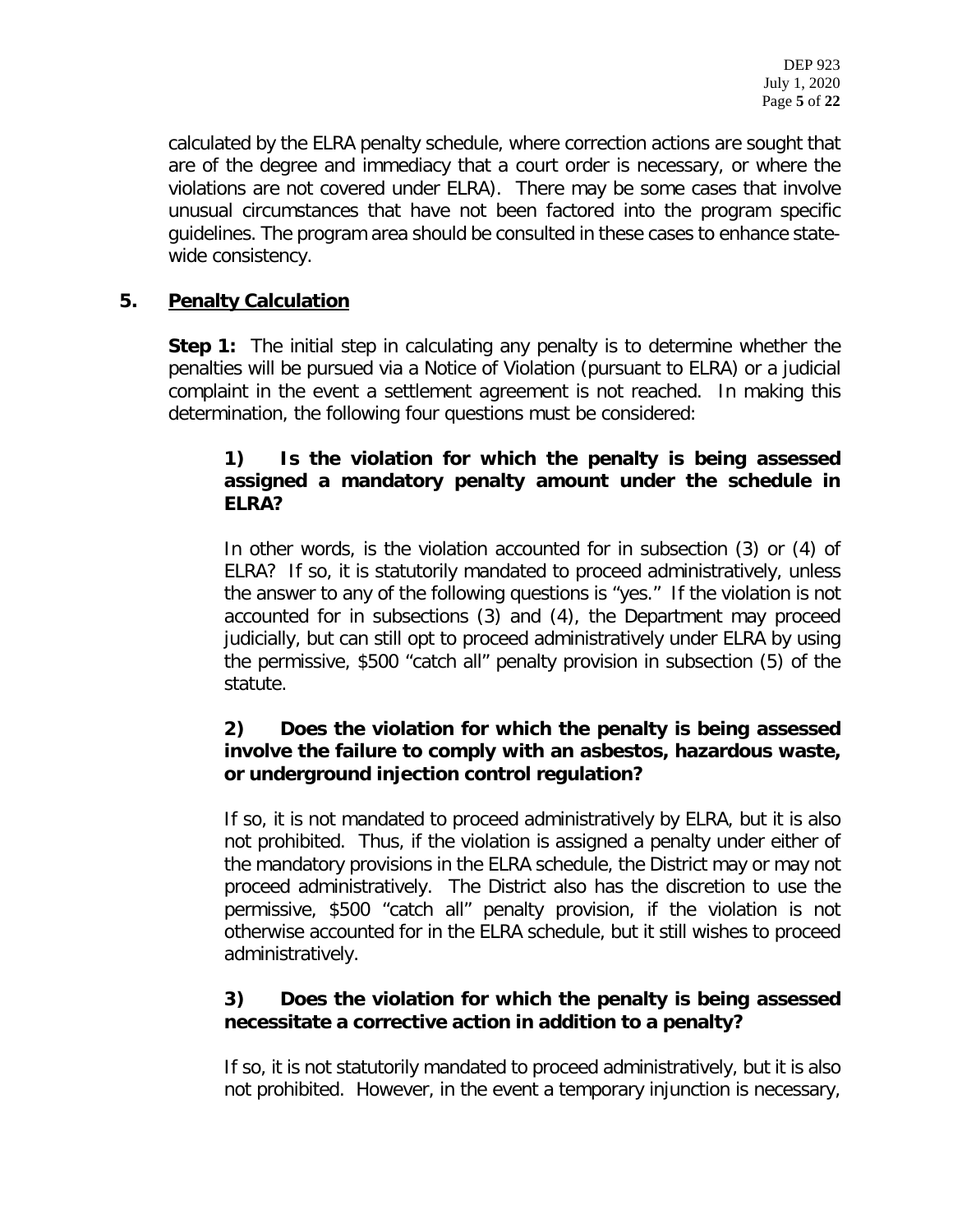the Department should always proceed judicially.

## **4) Does the total of the penalties calculated under the ELRA schedule for all violations, including all adjustments exceed \$50,000?**

If so, the Department is prohibited from proceeding administratively unless the District Director opts to cap the total penalty sought at \$50,000. For example, the District Director may choose to cap the penalty in a case in which the calculated penalty only marginally exceeds \$50,000 or in a case that would not warrant a judicial action if not settled. As a practical matter, those cases should either be settled at \$50,000 or pursued administrativelyfor themaximumallowedundertheELRA.

\*Even when it is optional whether to proceed judicially or administratively, an initial decision should be made as to how the District plans to proceed for the purpose of calculating a penalty to initiate settlement discussions. In making this decision, the District Director and District staff should thoughtfully consider the advantages and disadvantages of the administrative and judicial processes outlined in Chapter 5, Section 5.0 of the Department's Enforcement Manual as well as the factors discussed in the Introduction above.\*

**Step 2:** If the penalties will not be pursued via a Notice of Violation in the event a settlement is not reached, the penalty should be calculated using: (a) the program specific guidelines to determine how the violation should be characterized; and (b) the guidance below in Sections 6, 7, and 8 to determine the total penalty amount.

If the penalties will be pursued via a Notice of Violation in the event a settlement is not achieved, the civil penalty calculation should start with the application of the specific penalty assigned to each violation under the penalty schedule in set forth ELRA (i.e., Section 403.121(3)-(6), Florida Statutes). This is the baseline penalty.

Once the baseline penalty has been established, a decision must be made as to whether there are any mitigating circumstances involved in the particular case that would warrant downward or upward adjustments of the baseline penalty. Downward adjustments could be made for good faith efforts to comply before or after the discovery of the violation, or for violations caused by circumstances beyond the control of the responsible party which could not have been prevented by due diligence. See Section 403.121(10), Fla. Stat. Upward adjustments to the baseline penalty could be made based upon a history of non-compliance as provided in ELRA (see Section 403.121(7), Fla. Stat.) or for economic benefit gained from the violation (See Section 403.121(8), Fla. Stat.). Note, if the upward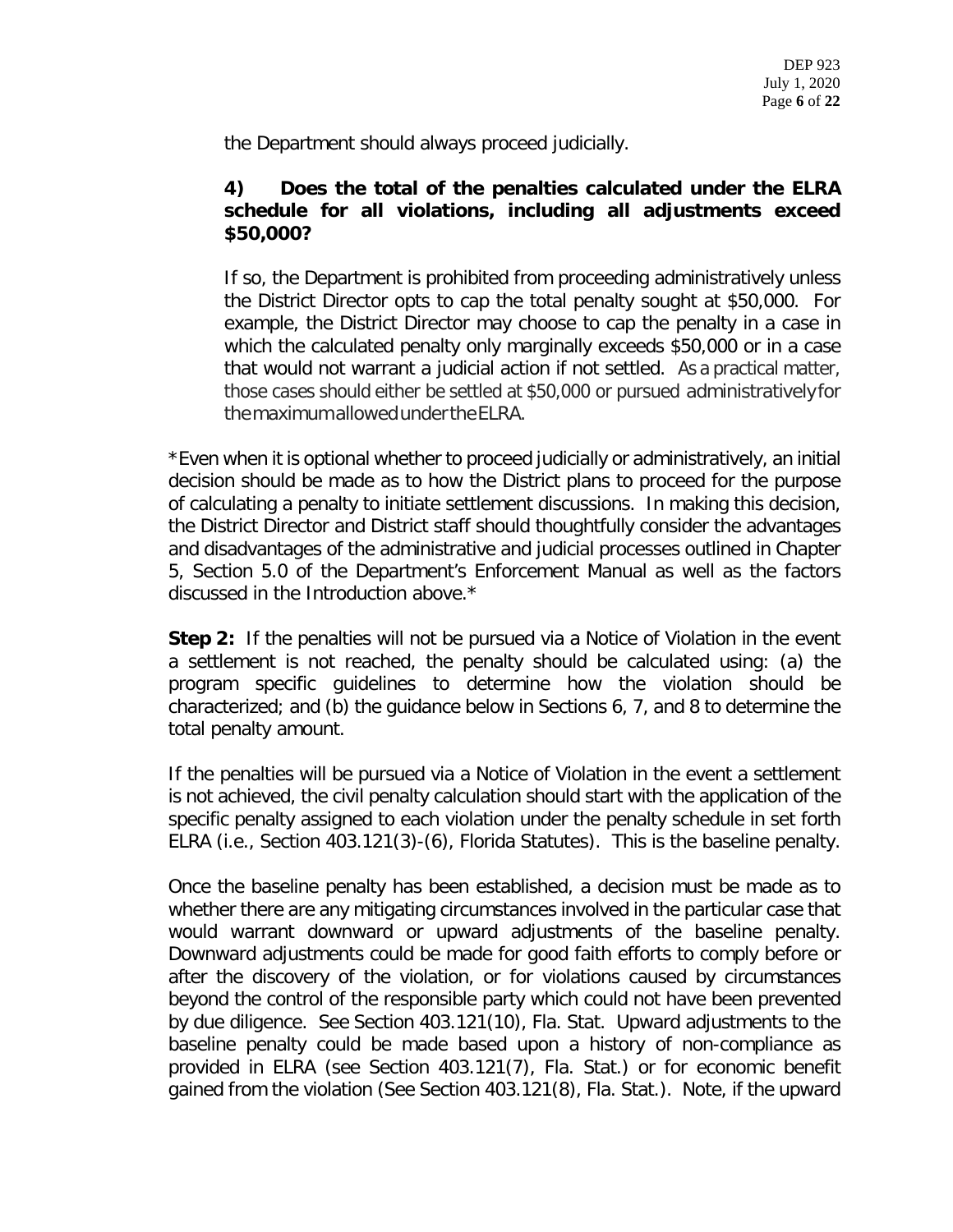adjustments together with the ELRA schedule baseline penalty exceeds a total of \$50,000, the penalty must be capped at \$50,000, if the Department is going to pursue the penalty under ELRA.

**Step 3:** In all cases where a proposed penalty is to exceed \$25,000, a peer review by the Division should be conducted and the proposed penalty must gain Deputy Secretary approval. Proposed penalties established at a value of \$75,000 or more must gain approval by the Secretary.

## **6. Penalty Matrix**

The program specific guidelines created under this directive shall include penalty matrices that have two factors: (a) actual (or in some cases "potential") environmental harm and (b) extent of deviation from a statutory regulatory requirement.

Factor (a), the y axis, addresses the actual or potential harm to human health or the environment that may occur as a result of the violation. Generally, penalties that are assessed predominantly for potential harm (where little or no actual harm is done, nor willful intent to violate existed) should not exceed \$15,000. There are three levels of harm within this axis of the matrix:

- 1. MAJOR: violations that actually result in pollution in a manner that represents a substantial threat to human health or the environment;
- 2. MODERATE: violations that actually or are reasonably expected to result in a pollution in a manner that represents a significant threat to human health or the environment;
- 3. MINOR: violations that actually or are reasonably expected to result in a minimal threat to human health or the environment.

An example of a major violation is a discharge or emission of a pollutant to the air or a water body in a manner which exceeds air or water quality standards by an order of magnitude amount and over a substantial period of time, or where the environment is measurably and substantially affected by the discharge or emission.

Factor (b), the x axis, addresses the degree to which the violation deviates from Department statutes and rules and thereby upsets the orderly and consistent application of the law. The three levels are classified as follows: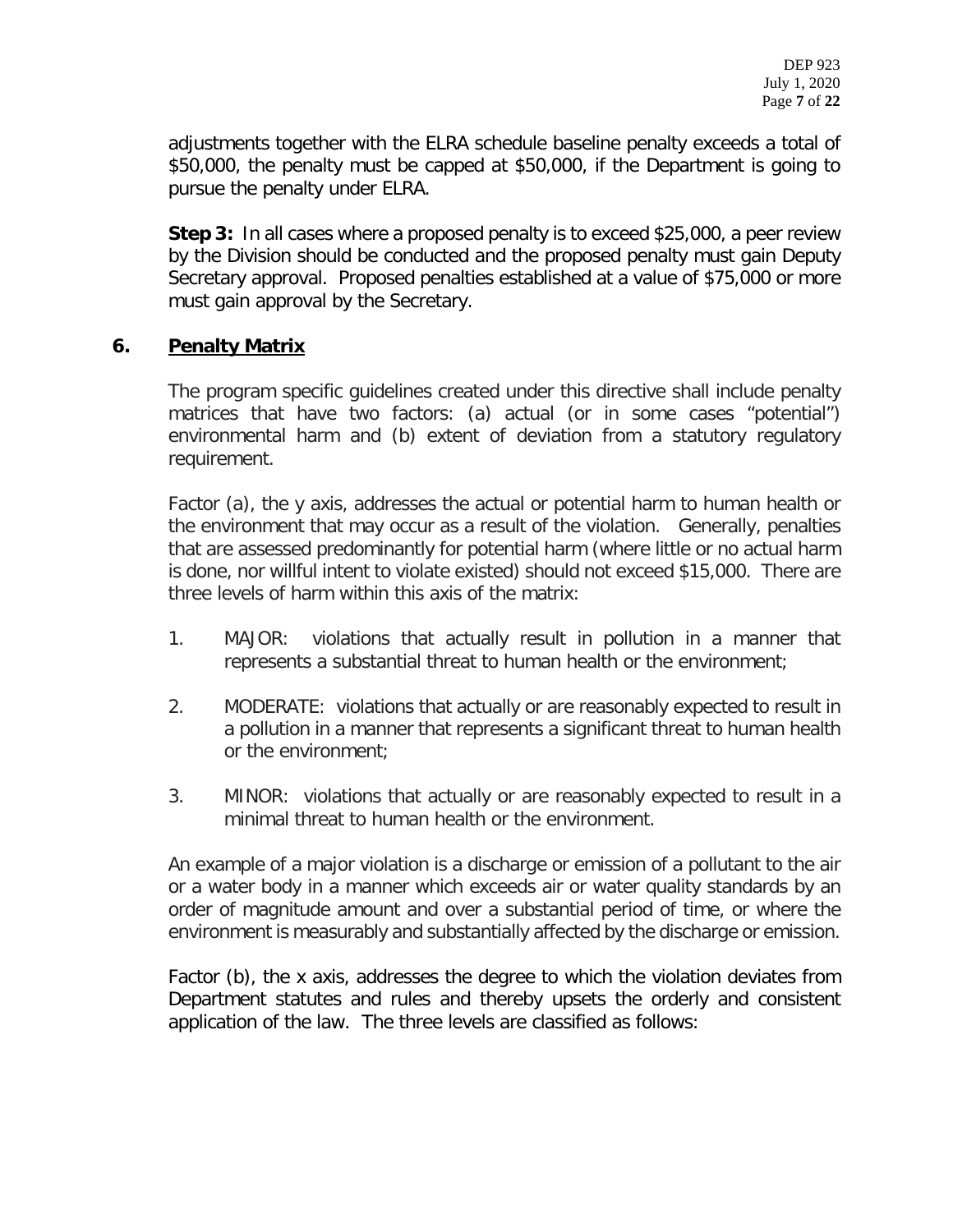- 1. MAJOR: the violator deviates from the requirements of the law by a significant extent (e.g. an order of magnitude or more) or the violation was willful and intentional.
- 2. MODERATE: the violator deviates from the legal requirements of the law significantly but for a short period of time and/or most of the requirements are implemented as intended.
- 3. MINOR: the violator deviates somewhat from the requirements of the law but most of the requirements are met.

An example matrix is attached hereto as attachment I. Each box in the penalty matrices contains a range of penalty amounts. If it is determined that the violations were knowing, deliberate or chronic violations, penalties should be calculated by using the top of the applicable ranges.

## **7. Multiple and Multi-Day Penalties**

Violations usually occur in multiples, over extended periods of time. While the policy must be designed to encourage a prompt return to compliance, assessing the full matrix penalty amount for each day of a violation for those cases outside the scope of ELRA could result in an astronomical amount being sought. On the other hand, such a calculation might be useful in setting outside limits if a large economic benefit has been received from the violation. In order to recognize ongoing and multiple violations without unrealistic results, the following applies:

Multi-day penalties may be pursued where daily advantage is being gained by the violator for an ongoing violation; or, where the violation is causing daily adverse impacts to the environment and the violator knew or should have known of the violation after the first day it occurred and either failed to take action to mitigate or eliminate the violation or took action that resulted in the violation continuing. On the other hand, deference should be given to those rare cases involving regulated entities, whereby the sole alternative to a violation would result in the loss of essential services (e.g. water or electricity) to Florida citizens. Multi-day penalties should be computed by multiplying the appropriate daily penalty calculated or a part thereof by the number of days of noncompliance. Where the impact of the ongoing violation is not significantly detrimental to the environment, a penalty amount that is lower than the matrix amount should be calculated for the violations that occur after the first day. For violations that are significantly detrimental to the environment, a penalty amount at the matrix amount should be calculated for the violations that occur after the first day, up to 30 days of noncompliance. For violations that occur for more than 30 days, judgment should be exercised to determine the appropriate penalty amount to be sought for each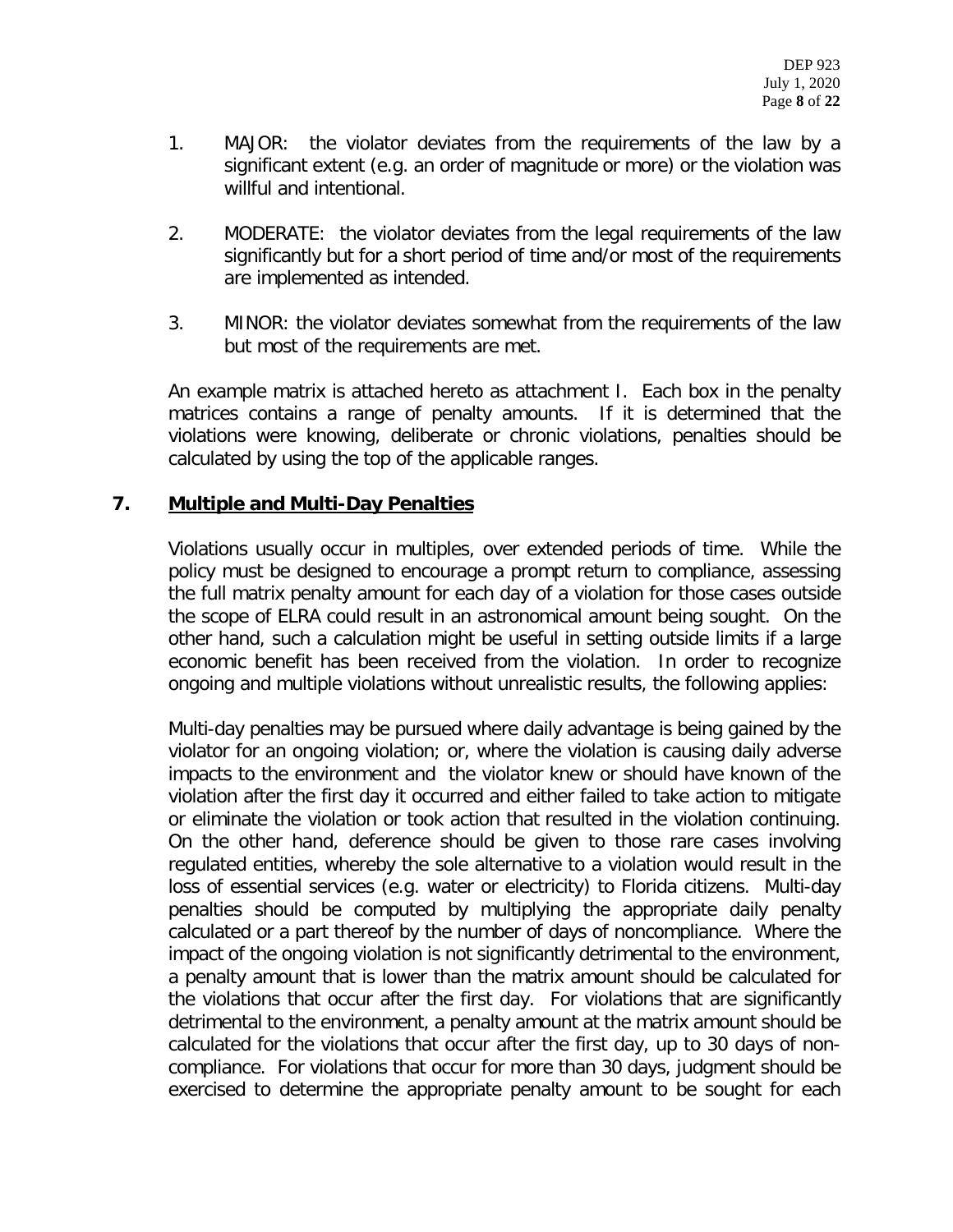additional day of non-compliance that occurs over 30 days. For multi-day hazardous waste violations, staff should consider the guidance provided in EPA's most current RCRA Civil Penalty Policy. Multi-day penalties are also useful when a facility agrees to come into compliance by a specific date. In that case stipulated daily penalties could be required for missing the agreed upon compliance date. Or the overall penalty could be lowered based upon the number of days the violator comes into compliance prior to the compliance date.

An alternative to multiplying the total daily penalty by the number of days of noncompliance for non-ELRA cases that are not significantly detrimental to the environment would be to use one or more of the adjustment factor amounts chosen multiplied by the number of days the adjustment factor is appropriate. For example, assume a total one day penalty of \$8,000 was arrived at by adding \$6,000 derived from the matrix, \$1,000 for lack of good faith before the Department discovered the violation, and \$1,000 for lack of good faith after the Department informed the responsible party of the violation, but you feel the penalty is too low considering the nature of the violation. A multi-day penalty could be calculated, for example, by adding to the total one day penalty (\$6,000) a multiple of \$1,000 times the number of days the violation occurred prior to being discovered by the Department and the violator acted with lack of good faith, and/or by multiplying \$1,000 times the number of days the violation occurred after the Department informed the responsible party of the violation and the violator acted with lack of good faith.

If the above described example involved a violation that took place over a twenty day period with the violator acting with lack of good faith for five days prior to the Department discovering the violation, and the violator acting with lack of good faith for ten days after being informed of the violation by the Department, the total penalty could be calculated as follows:

- a. One day penalty \$6,000 (without adjustments), plus
- b. A multi-day penalty using the adjustment factor amount for lack of good faith prior to the Department discovering the violation times the number of days lack of good faith was demonstrated by the violator - \$1,000 x 5 = \$5,000, plus
- c. A multi-day penalty using the adjustment factor amount for lack of good faith after the violator was informed of the violation by the Department times the number of days lack of good faith was demonstrated by the violator - \$1,000 x 10 - \$10,000.
- d. Total penalty proposed for settlement:  $$6,000 + $5,000 + $10,000 =$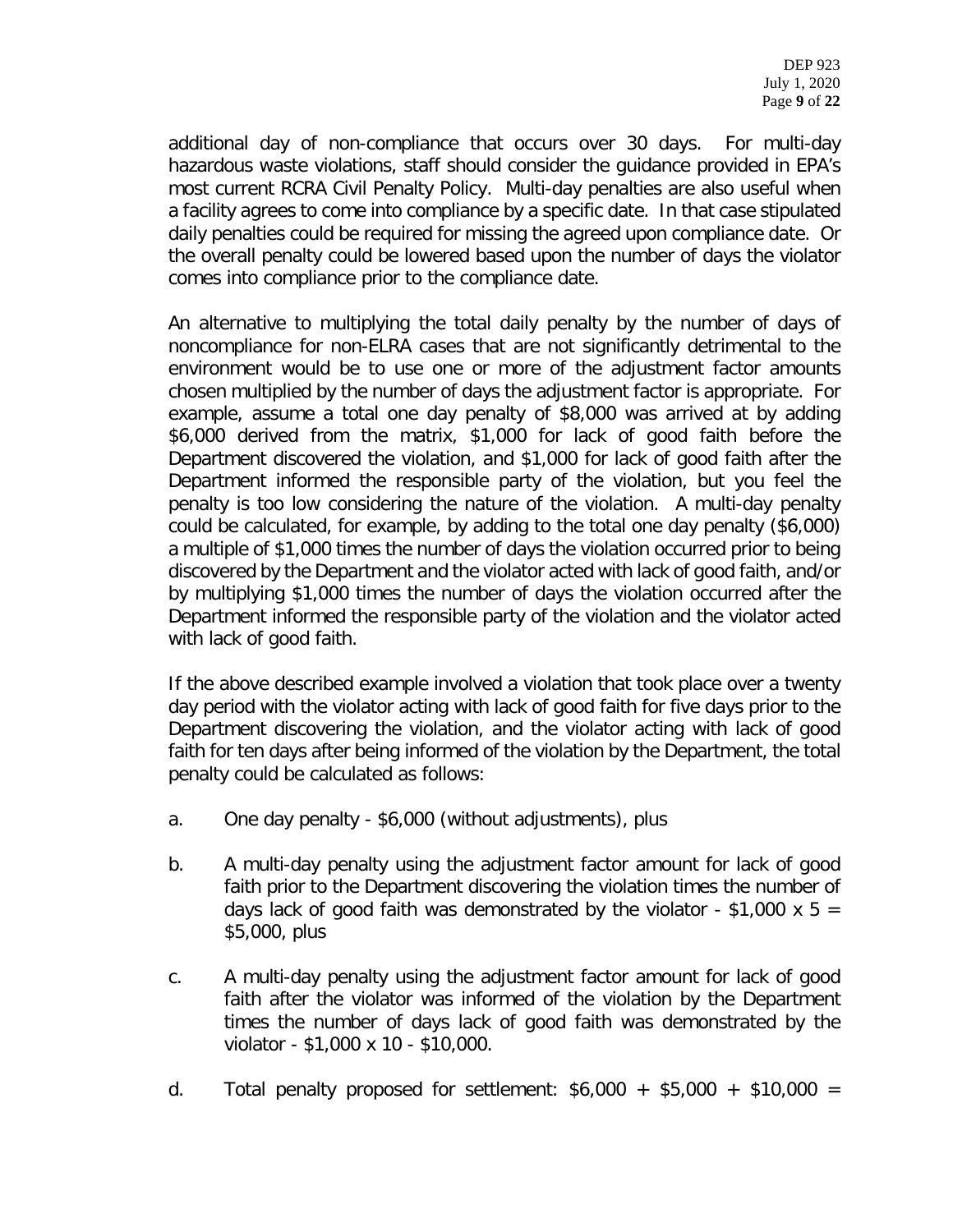\$21,000.

It is important in using daily penalties of this type that the amount be sufficient to discourage the violator from continuing a violation by making it more expensive to pay the daily penalty than to come into compliance. Also, if the case is within the scope of ELRA, multi-day penalties should be pursued consistent with ELRA.

## **8. Adjustment Factors**

The attached Penalty Computation Worksheet sets out the steps you should follow in calculating a penalty based upon the matrix and adjustment factors. After you have calculated the penalty amount derived from the matrix, you should consider the adjustment factors and determine whether any or all of them should be used. When applying adjustment factors, a penalty can be reduced to zero or increased up to the statutory maximum per day allowed for the particular violation.

**Good Faith Efforts to Comply/Lack of Good Faith Prior to Discovery of the Violation by the Department:** This adjustment factor can be used to increase or decrease the amount of penalties derived from the penalty matrix. This adjustment factor allows you to consider what efforts the responsible party made prior to the Department's discovering a violation to comply with applicable regulations. Some examples of lack of good faith are:

- a. The responsible party knew it was not complying with the Department's regulations.
- b. The responsible party claims it did not know it was not complying with the Department's regulations, but because of the nature of the responsible party's business and the length of time the business was operating, it is reasonable to assume that the responsible party should have known about the Department's regulations.
- c. The violation was caused by an uninformed employee or agent of the responsible party, and the responsible party knew or should have known about the Department's regulations and made no or little effort to train, educate or inform its employees or agents.

Some examples of good faith efforts to comply are:

a. The violation was caused by the responsible party's employees or agents despite the responsible party's reasonable efforts to train, educate or inform its employees or agents.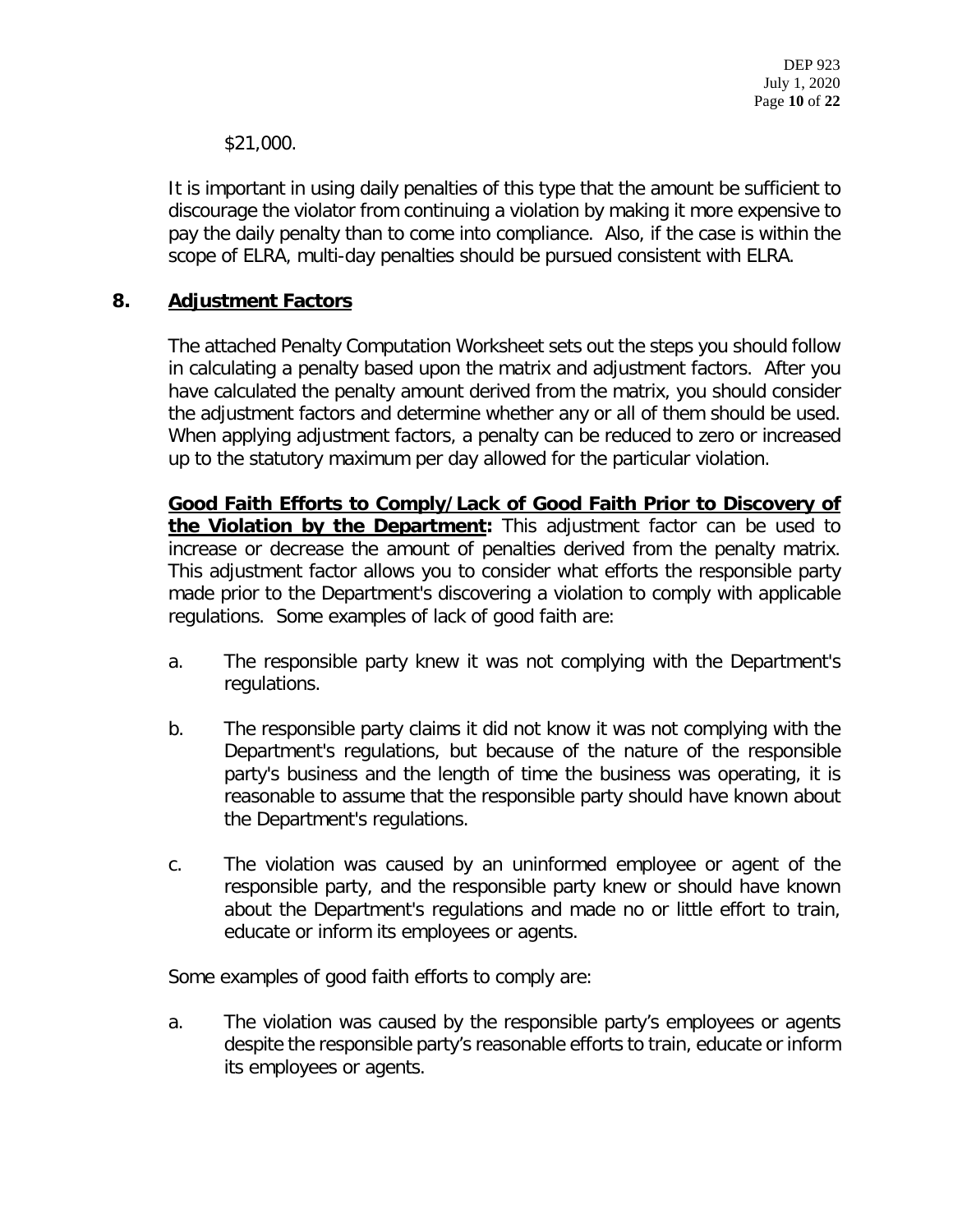- b. The violation was caused by the responsible party as a result of a legitimate\misinterpretation of the Department's regulations.
- c. The violation occurred after a Department regulation was changed and compliance was required, but the responsible party had been making reasonable efforts to bring its operation into compliance with the new Department regulation.
- d. The responsible party took action on its own to mitigate the violation once it discovered that a violation had occurred.
- e. Once the responsible party discovered the violation, it made changes to its operation on its own to prevent future violations from occurring.
- f. The responsible party has demonstrated that it is implementing an acceptable pollution prevention plan.
- g. The responsible party has demonstrated that it is operating in accordance with a DEP Ecosystem Management Agreement.

**Good Faith Efforts to Comply/Lack of Good Faith after the Department Informed the Responsible Party of the Violation:** This adjustment factor can be used to increase or decrease the amount of penalties derived from the penalty matrix. Some examples of good faith efforts to comply are:

a. Once the responsible party was notified of the violation by the Department, it took immediate action to stop the violation and mitigate any effects of the violation.

b. Once the responsible party was notified of the violation by the Department, it cooperated with the Department in reaching a quick and effective agreement for addressing the violation.

Some examples of lack of good faith efforts to comply are:

a. The responsible party took affirmative action that was in violation of the Department's regulation after being notified by the Department that such action constituted a violation of the Department's regulation.

b. The responsible party failed to take action to stop an ongoing violation or to mitigate the effects of a violation after being notified by the Department that it was in violation of a Department regulation.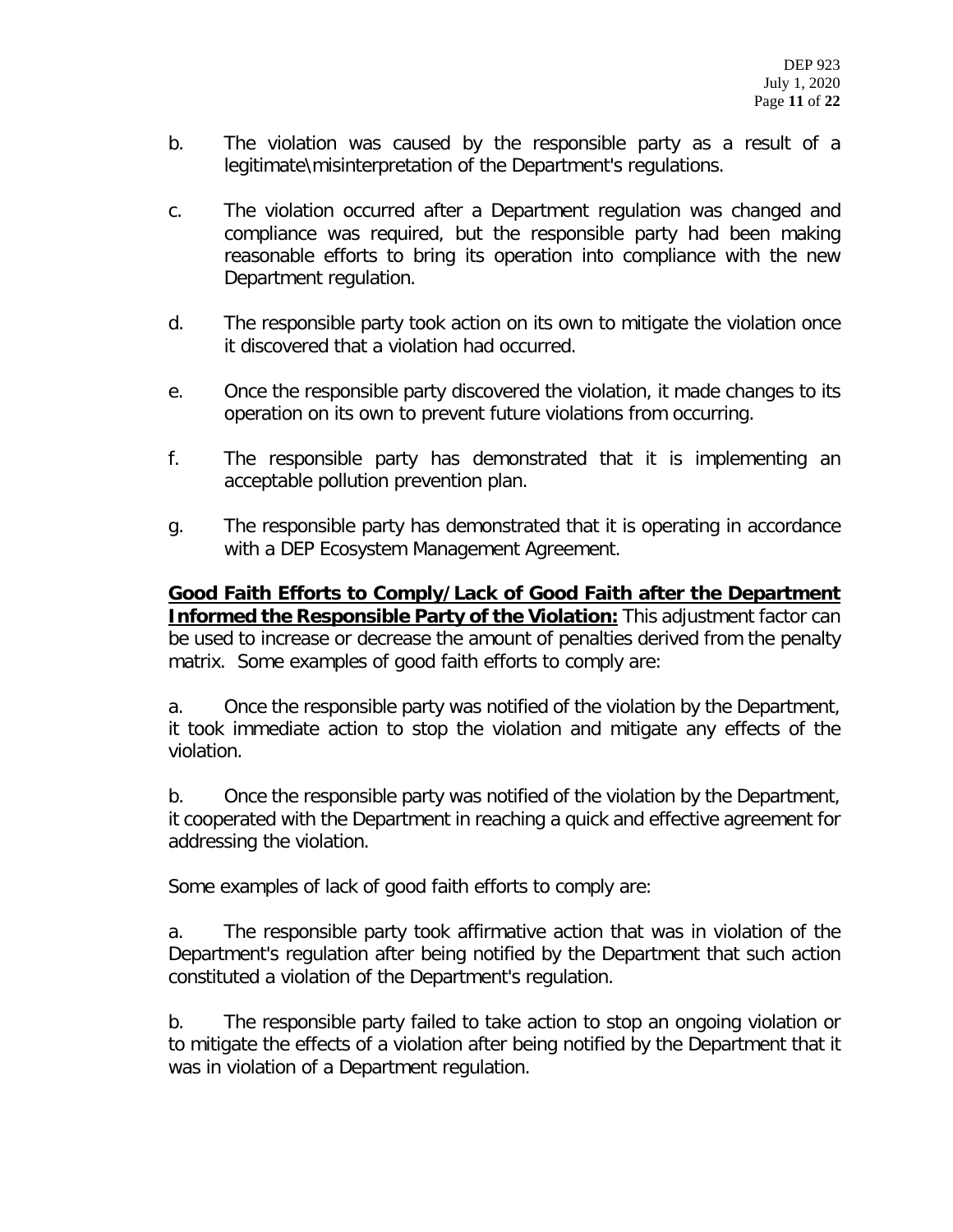c. The responsible party ignores the Department's requests to negotiate a settlement.

**History of Non-Compliance:** This adjustment factor can be used to increase the amount of penalties derived from the penalty matrix or ELRA schedule. For non-ELRA cases, this adjustment factor may be used if a violation has occurred within a five year period previous to the occurrence of the current violation and a consent order, final order, judgment, judicial complaint or Notice of Violation was issued for the violation; the previous violations involved any of the programs regulated by the Department; and the previous violations involved a penalty obtained or being pursued where at least one of the violations was deemed as major for either the "environmental harm" or "extent of deviation from requirement" categories and was in the amount of \$2,000 or more. For ELRA cases, this adjustment factor may be used if a violation has occurred within a five-year period previous to the Notice of Violation and resulted in a consent order, final order, or judgment.

**Economic Benefit of Non-Compliance (requires Deputy Secretary approval)**: Economic benefits can be both passive, such as avoided costs gained from inaction, where the benefits come from the money saved from avoiding or delaying costs of compliance; and active, such as increased profits or revenue gained from actions taken in violation of Department statutes or rules where the benefits would not have been gained, if the facility had only been operated in compliance. In certain situations, a responsible party could both actively and passively gain economic benefit from violating Department statutes or rules. Other than in ELRA cases, the statutes do not specifically authorize the recovery of economic benefits gained by the violator. However, the statutes do provide for penalties to be imposed in an amount that ensures immediate and continued compliance, and unless the economic benefit from the violation is taken away by the penalties, the penalties will not ensure immediate and continued compliance. Therefore, economic benefits that are not de minimis may be included in all penalty calculations up to the amount allowed by the applicable statutory per day penalty cap.

Passive economic benefits usually consist of the money that was made or that could have been made by an alternate use of the money that should have been expended to bring the facility into compliance. Assuming the responsible party will be forced to spend money to come into compliance as a result of the enforcement action, the minimum economic benefit associated with avoiding or delaying costs can be determined by calculating the amount of interest that was or could have been earned on the amount of money that should have been spent to bring the facility into compliance. The amount of this form of economic benefit will depend upon the amount of money that should have been spent, the period of time the costs were avoided or delayed, and the prevailing interest rate. A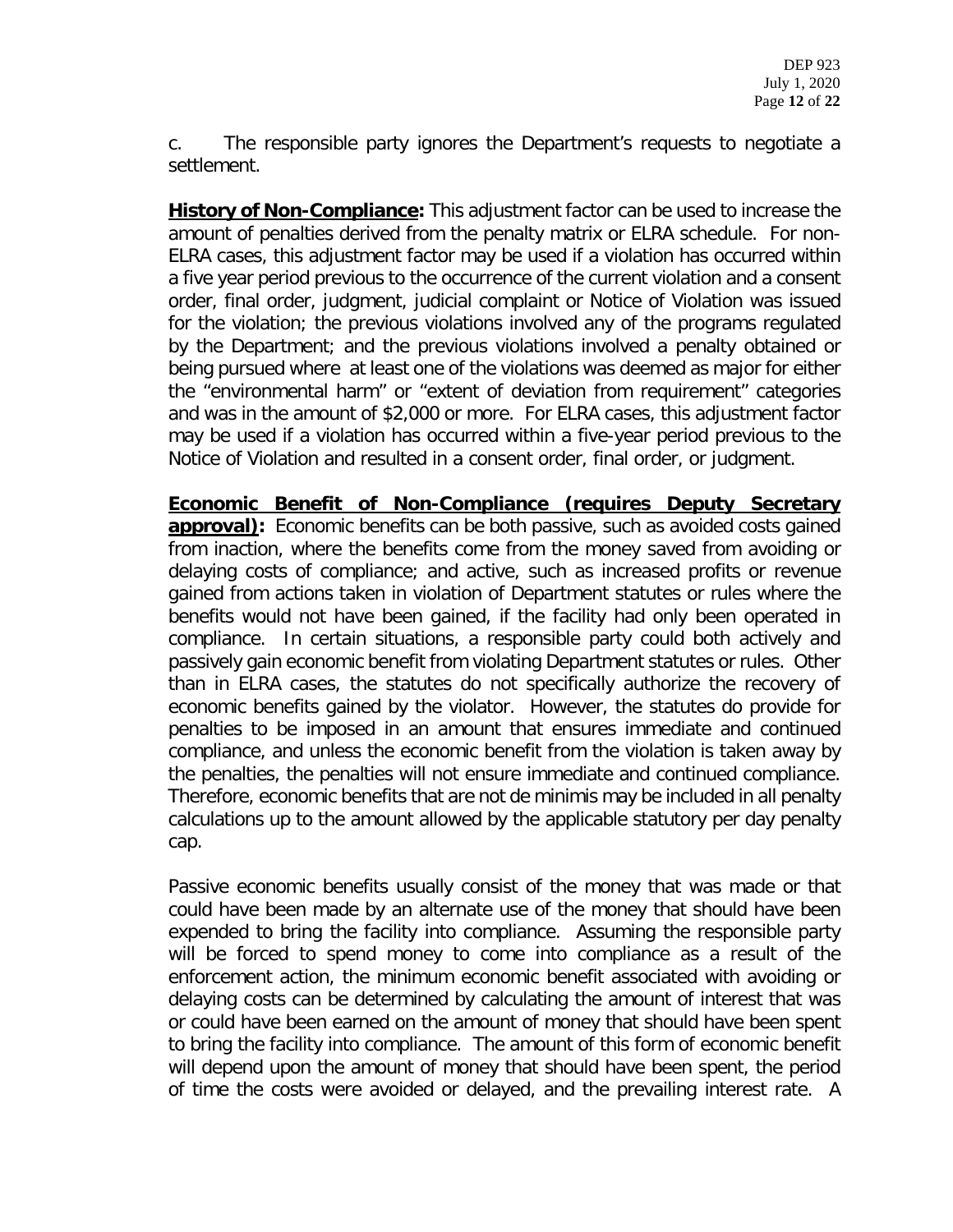common example of economic benefits gained from avoiding or delaying costs is the situation in which an owner or operator of a regulated source of pollution fails to purchase a pollution control device needed to operate the facility in compliance with pollution control laws.

Active economic benefits usually consist of any increase in profits, revenue gained or reduction in costs that are directly attributable to the activity conducted in violation of Department statutes or rules. Increased profits and/or a reduction of costs, for example, can occur when a facility that is required to operate with a pollution control device is operated without the use of the pollution control device in order to increase the production or reduce the costs of production. Increased profits can also be gained when action is taken such as constructing and operating a facility without obtaining the required permits in order to make money from the operation of the facility sooner than would have been allowed. A possible example could involve a situation in which the developer of a shopping center conducts dredging and filling activities, constructs a stormwater facility or runs water and sewer lines without waiting to obtain permits so that the construction of the shopping center can meet a deadline for opening.

ELRA penalties can be adjusted upward by considering economic benefit up to the per violation and per assessment caps (see Section 403.121(8)-(9), Fla. Stat.). In non-ELRA cases, the economic benefit adjustment factor can be used to increase the amount of penalties derived from the penalty matrix up to the maximum penalty authorized by statute. For example, if a violation occurs for 10 days and the statute allows for the imposition of a penalty up to \$15,000 per day, and the matrix penalty calculated for the violations is \$60,000, the amount of economic benefit gained by the violator maybe added to the matrix penalty up to the statutory maximum penalty of \$150,000. Continuing with the example, if the matrix penalty calculated for the violations is \$60,000, and the economic benefit to the violator from the violations is \$30,000, the penalty sought may be as high as \$90,000. If the matrix penalty calculated for the violations is \$80,000 and the economic benefit to the violator from the violations is \$750,000, the Department would be limited to pursuing a penalty of \$150,000. Staff should consider capturing the economic benefit gained by one or more violations by using the statutory penalty cap for the total of all violations in all non-ELRA cases.

**Ability to Pay:** This adjustment factor may only be used in (waste and petroleum) clean up cases to decrease or increase the amount of penalties derived from the penalty matrix or ELRA schedule. The violator has the burden of providing to the Department all of the financial information needed to determine ability to pay. If sufficient information is not provided by the violator, an ability to pay adjustment decreasing the penalty may not be considered. The District Staff should seek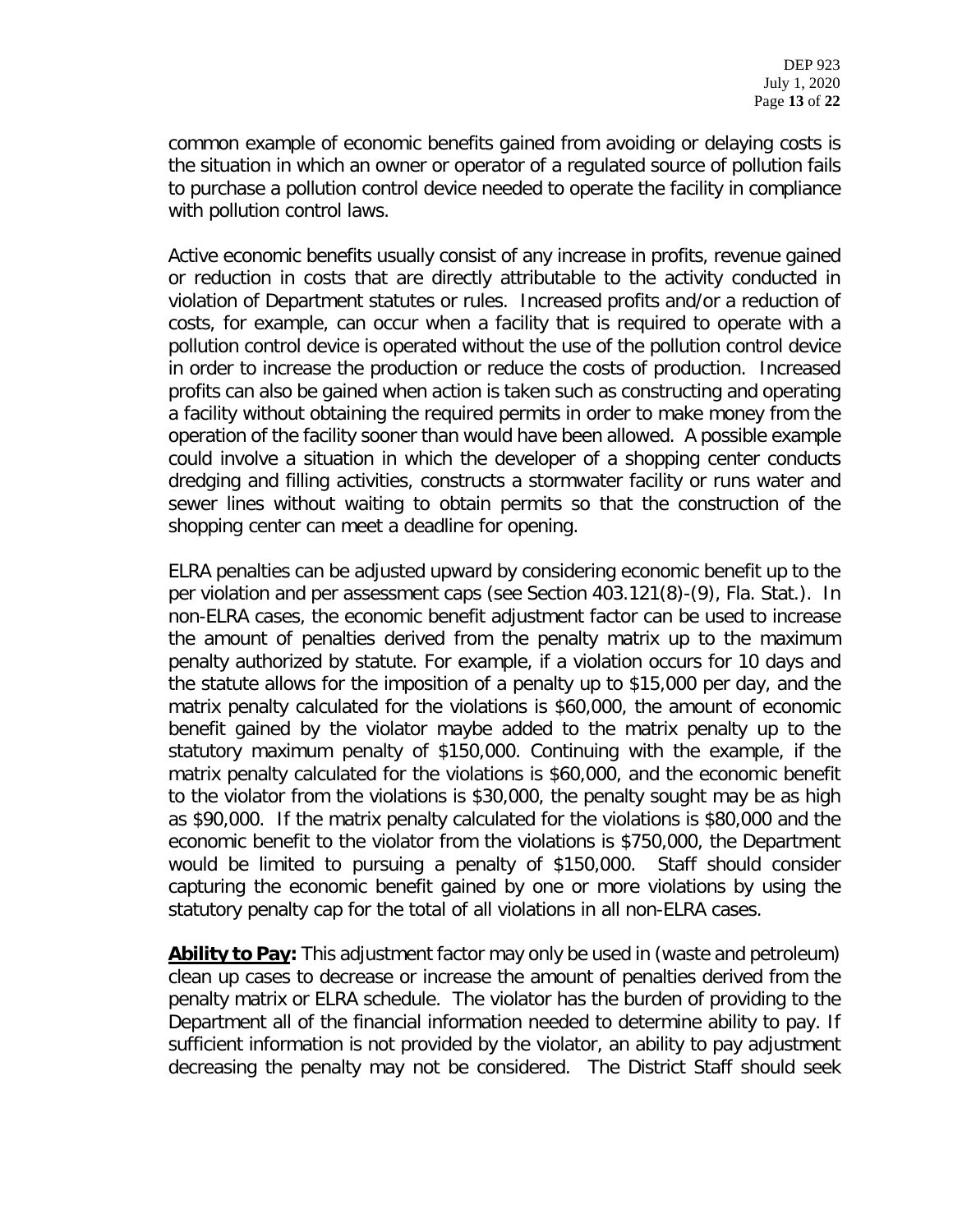support from the Division of Waste Management in reviewing ability to pay information.

**Other Unique Factors:** This adjustment factor can be used to increase or decrease the amount of penalties derived from the penalty matrix, or to decrease the amount of penalties to be pursued in an ELRA case, but may not be used to increase the amount of penalties that can be pursued in an ELRA case. This adjustment factor is intended to provide the District with flexibility to make adjustments in a particular case based upon unique circumstances that do not clearly fit within the other adjustment factors. When it is used, the unique circumstances justifying its use must be specifically explained on the penalty worksheet, and a peer review by the Division should be conducted.

## **9. In-Kind Penalties**

Once the settlement amount has been established, staff should make the violator aware of the opportunity to propose, and should consider if proposed, an in-kind penalty project by the violator as a way of reducing the total cash amount owed the Department. The in-kind penalty project is not designed to give the violator credit for the cost of corrective actions that he would be required to undertake anyway, but only to offset all or some portion of the cash settlement in a mutually satisfactory manner so long as the financial impact upon the violator is equivalent to that established pursuant to these settlement guidelines, the Department is encouraged to work cooperatively to find alternative ways that the violator may pay the penalty.

In-kind penalties should only be considered in the following circumstances:

- a. If the responsible party is a government entity, such as a federal agency, state agency, county, city, university, or school board, including a port or airport, or
- b. If the responsible party is a private party proposing an environmental restoration or enhancement project, or
- c. If the responsible party is a private party proposing an in-kind project that does not involve environmental restoration or enhancement for a calculated penalty of \$50,000 or more.

In-kind penalties are limited to the following specific options:

a. Material and/or Labor Support for Environmental Enhancement or Restoration Projects. Preference should be given to proposals that involve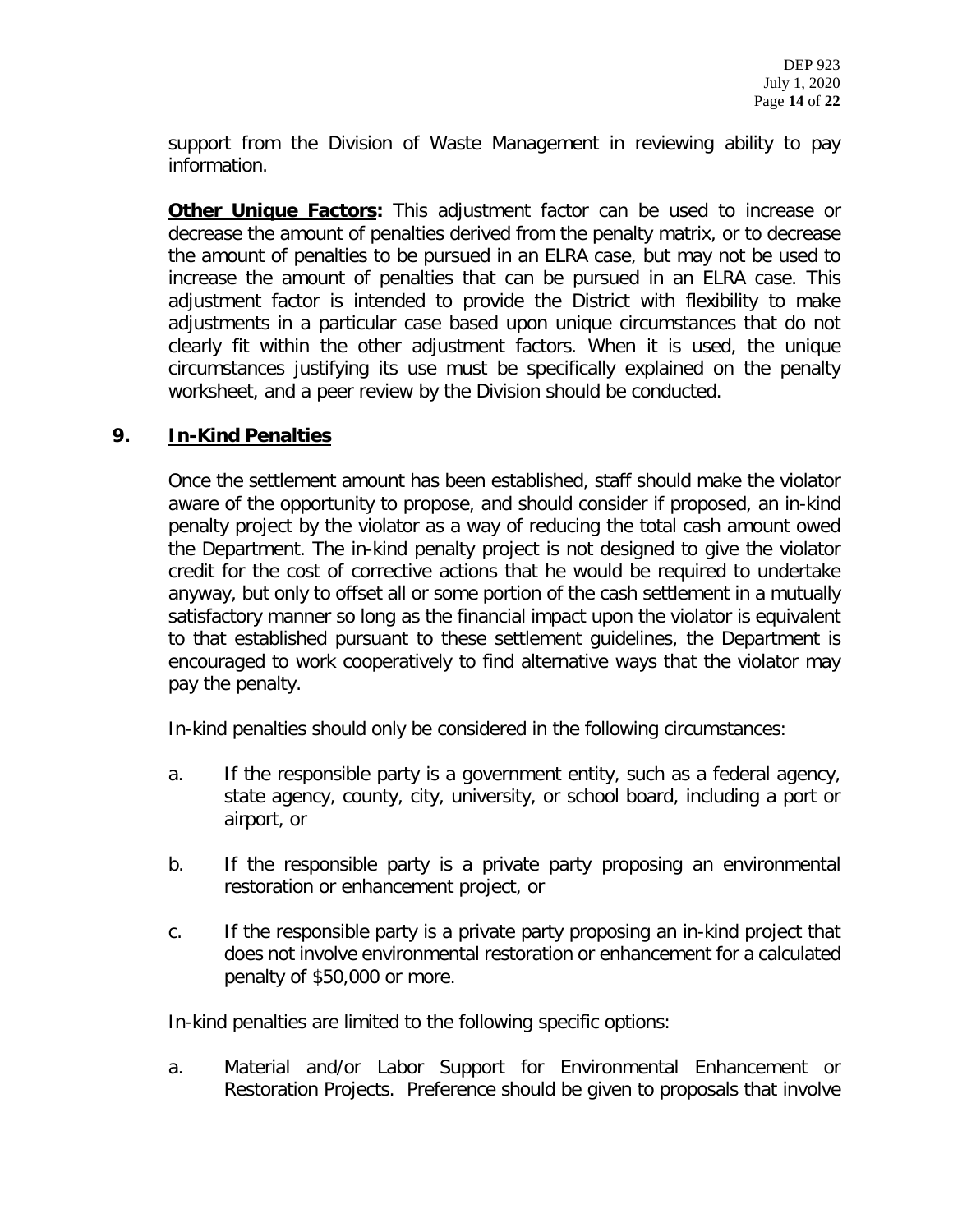participation in existing or proposed government sponsored environmental enhancement or restoration projects such as SWIM projects. The responsible party shall be required to place appropriate signs at the project site during the implementation of the project indicating that the responsible party's involvement with the project is the result of a Department enforcement action. Once the project has been completed as required by the Consent Order, the sign may be taken down. However, the responsible party should not be allowed to post a sign at the site after the project has been completed indicating that the reason for the project being completed was anything other than a DEP enforcement action. For most environmental enhancement or restoration projects conducted on private property, the responsible party should provide a conservation easement to the Department for the land on which the restoration project took place. For an environmental enhancement or restoration project on public land, the responsible party may need to provide a conservation easement to the Department for private land adjoining the environmental enhancement or restoration project if it is required to protect the completed restoration project.

- b. Environmental Information/Education Projects. Any information or education project proposed must demonstrate how the information or education project will directly enhance the Department's pollution control activities. An example of an acceptable information or education project is one that involves training, workshops, brochures, PSAs, or handbooks on what small quantity generators of hazardous waste need to do to comply with RCRA. The information or education projects must not include recognition of the development of the projects by the responsible parties.
- c. Capital or Facility Improvements. Any capital or facility improvement project proposed must demonstrate how the capital or facility improvement project will directly enhance the Department's pollution control activities. An example of an acceptable capital or facility improvement project is one that involves the construction of a sewer line to hook up a failing package plant, owned and operated by an insolvent third party, to a regional sewage treatment plant. An example of an unacceptable capital or facility improvement project is one that involves the planting of upland trees and shrubs.
- d. Property. A responsible party may propose to donate environmentally sensitive land to the Department as an in-kind penalty. Any proposals concerning the donation of land to the Department as an in-kind penalty must receive prior approval from the Department's Division of State Lands. The DEP may require proposals concerning the donation of land to another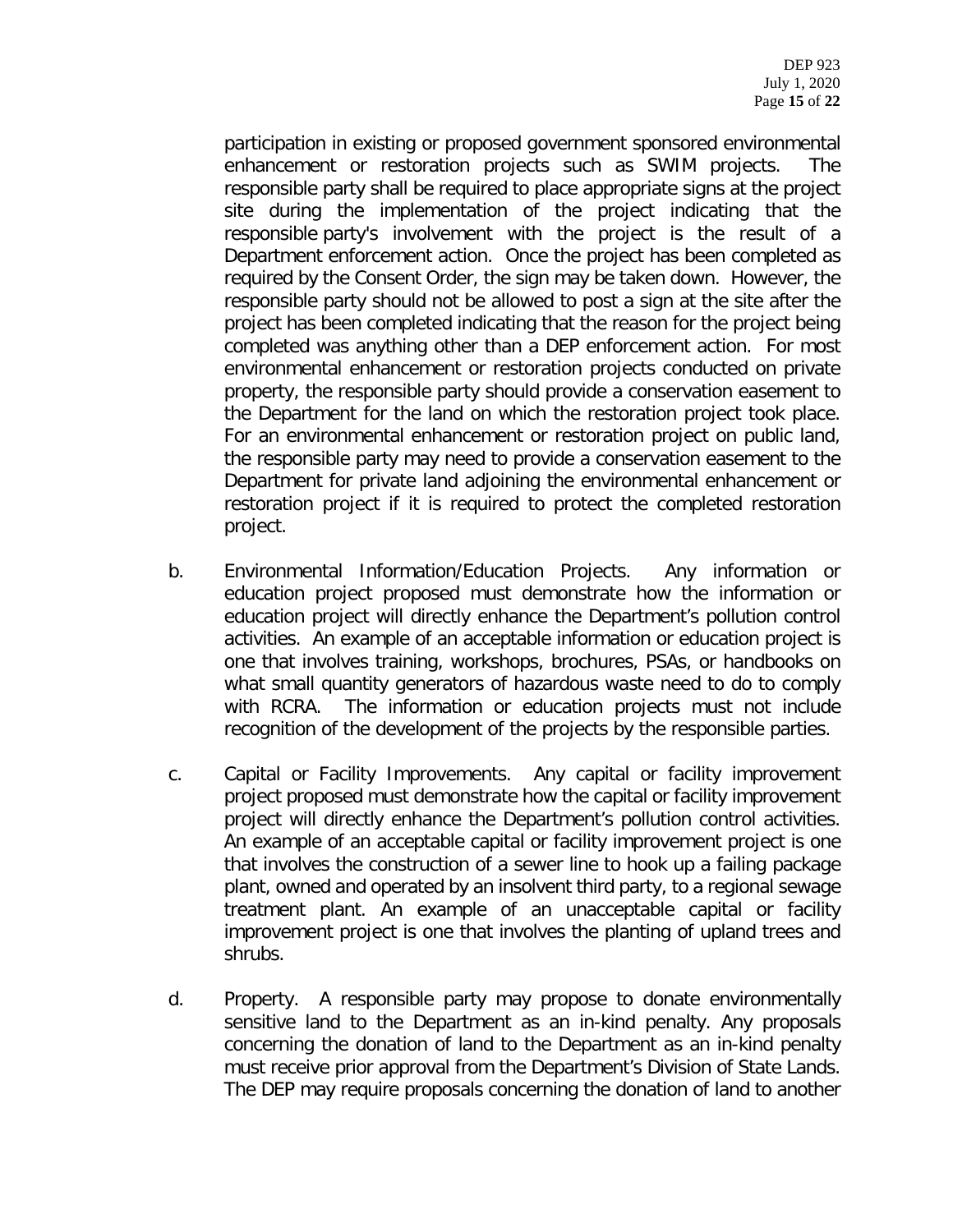government entity or non-profit organization to include a conservation easement involving the donated property.

If an in-kind penalty is used in lieu of a cash penalty, the value of the in-kind penalty should be 1 and 1/2 times the amount of the penalty if paid in cash. Department staff should not be involved in choosing vendors or agents used by the responsible party in implementing an in-kind project. No in-kind penalty project should include the purchase or lease of any equipment for the Department.

#### 10. Pollution Prevention Projects

Whenever practicable, enforcement staff should affirmatively consider and discuss with responsible parties the option of offsetting civil penalties with pollution prevention projects. Responsible parties should be provided materials on the definition of a pollution prevention project, the nature of preferred pollution prevention projects, a description of the information that would need to be submitted by the responsible party to the Department for a pollution prevention project to be approved, and a description and sample of a pollution prevention plan that would be attached as an exhibit to a consent order or settlement agreement.

Pollution Prevention Project in the context of enforcement is defined as a process improvement that can be classified in one of the following three categories:

a. Source Reduction - Source reduction involves eliminating the source of pollution. It is accomplished when chemicals or processes that produce pollution are eliminated or replaced with chemicals or processes that cause less pollution. The ideal source reduction project is to produce goods with no pollution. This has the most benefit for the environment, and usually requires the greatest change in the production process. Source reduction can be as sweeping as terminating the production of products that cannot be manufactured without pollution, or it can be as mundane as eliminating an unneeded cleaning step. Other examples of source reduction include:

(1) Replacing a vapor degreaser with a re-circulating, water-based cleaning process;

- (2) Using darker wood to eliminate solvents in ordinary staining;
- (3) Using UV cure paint to eliminate the solvents in ordinary paint;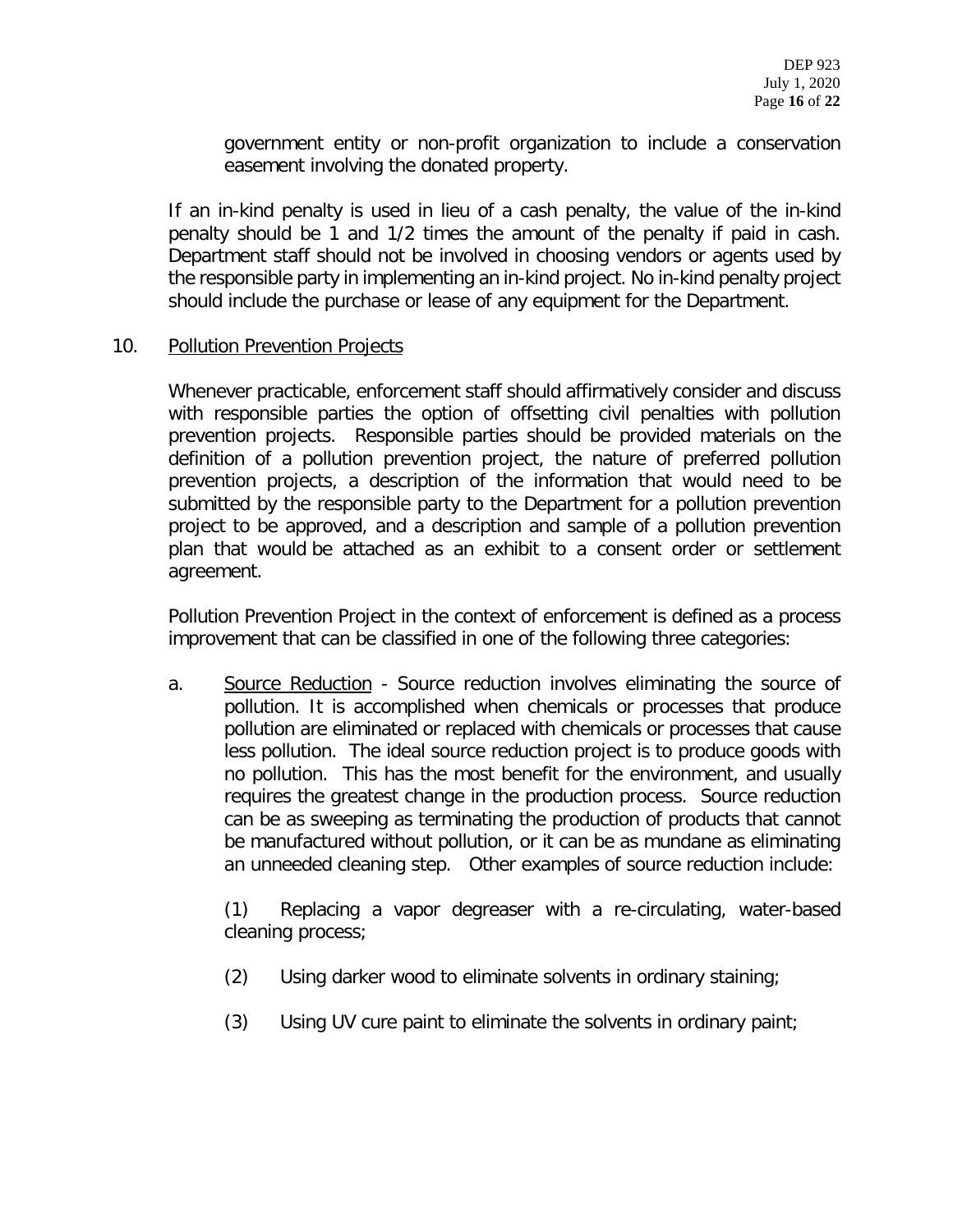- (4) Using a painted or plastic surface instead of chrome plated surface such as those found on lawnmower handles and the "Euro-look" cars and bumpers;
- (5) Eliminating the release of CFC by sending electronic parts for sterilization to a plant that can use pure ethylene oxide instead of the more common ethylene oxide/freon mix;
- (6) Keeping supplies and stock out of the weather to eliminate cleaning between processes;
- (7) Having a vendor use a no-clean rust inhibitor on incoming parts; and
- (8) Using propylene carbonate instead of acetone to clean tools used in fiberglass parts manufacturing.
- b. Waste Minimization Waste minimization involves the conservation of materials that are the source of pollution. This is accomplished when releases of chemicals to the environment are reduced. The ideal situation is a no-loss process. Waste minimization can be as expensive as replacing a regular vapor degreaser with one that has an airlock, or it can be as simple as using large, refillable containers to reduce the amount of material disposed of on the walls of emptied containers. Other examples include:
	- (1) Using High-Volume Low-Pressure paint guns in place of High-Pressure Low Volume paint guns in a painting line to reduce paint loss.
	- (2) Using electrostatics with painting to reduce paint loss.
	- (3) Keeping containers of liquids covered and cool to minimize evaporation.
	- (4) Using processes less likely to produce spills.
	- (5) Using rollers instead of sprayers to reduce evaporation loss from atomization.
	- (6) Adjusting floating lid tanks to keep fixed volume tanks full, reducing evaporation.
	- (7) Using counter current rinsing to reduce water use.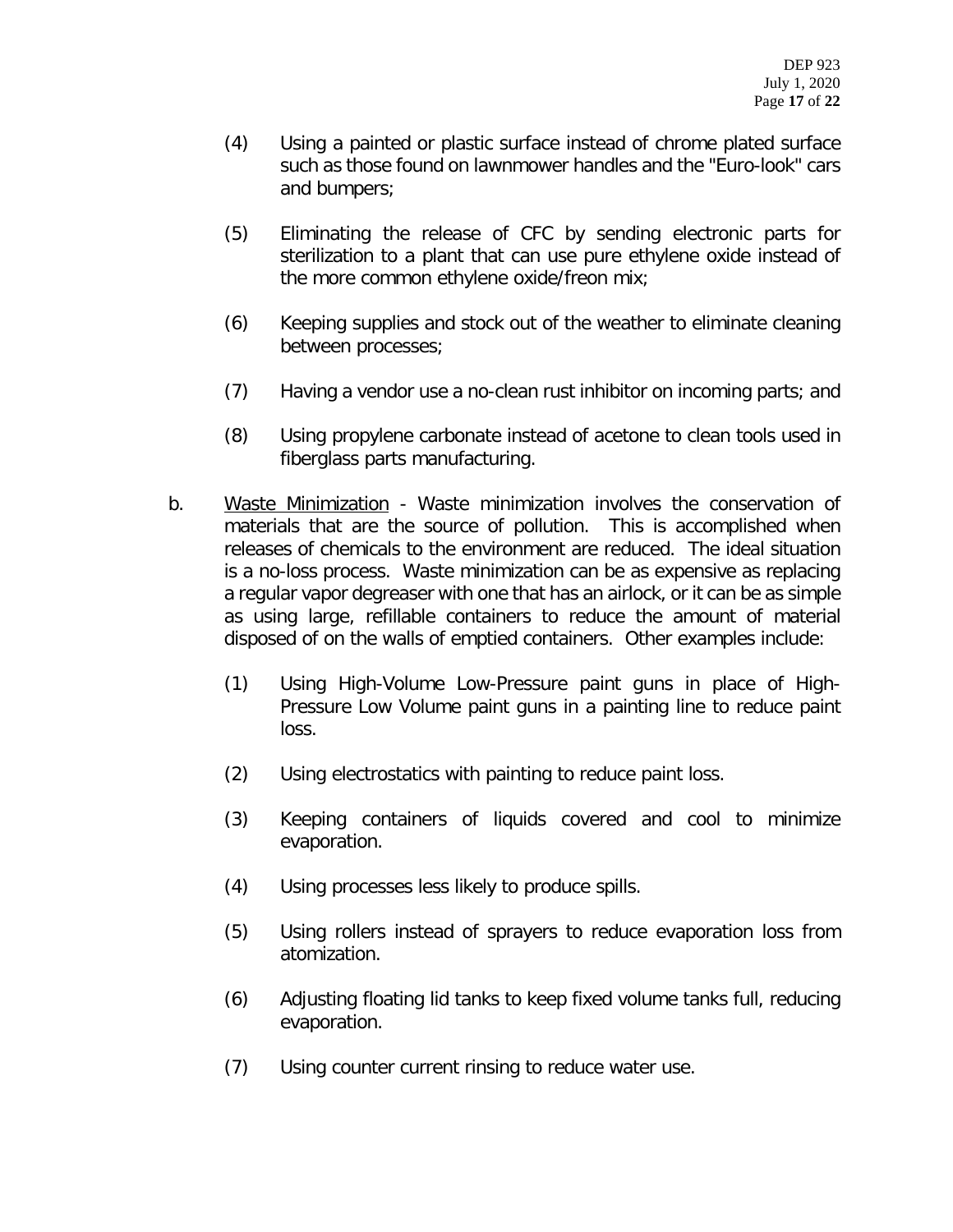- (8) Reducing dragout to minimize chemical depletion.
- c. On-Site Recycling On-site recycling involves the reuse of materials that are the source of pollution. Process - chemicals are reused directly in the process or are revived in some manner and reused in either their original process or in some other operation within the facility. The ideal is total reuse of materials. On-site recycling can be as complex as an ion exchange system for the recovery of dissolved metals in a rinse water, or it can be as simple as a batch solvent still for the recycling of a cleaner. Other examples include:
	- (1) Using a cart that rolls up to a vehicle, filters oil or coolant and returns the clean fluid to the vehicle;
	- (2) Using a solvent still to clean solvent for reuse;
	- (3) Filtering machining fluids for reuse;
	- (4) Installing a paint gun cleaner that filters and recirculates the cleaning solvent;
	- (5) Using electrowinning to remove dissolved metals from plating rinse water and allowing the water to be reused;
	- (6) Capturing solvent vapors from printing operations for their distillation and reuse.

Pollution prevention does NOT include:

- a. Off-site recycling such as sending used process water to be reused at a golf course, sending used motor oil or coolant off-site for reclamation or incineration, off-site solvent recovery, or regeneration of ion exchange columns;
- b. Treatment such as: wastewater treatment to remove contaminants prior to disposal, evaporation of a waste stream to remove water from contaminants, sludge de-watering to reduce volume, air stack scrubbers to remove gaseous contaminants or catalytic incinerators to remove VOCs from air;
- c. Disposal such as: landfilling or incineration.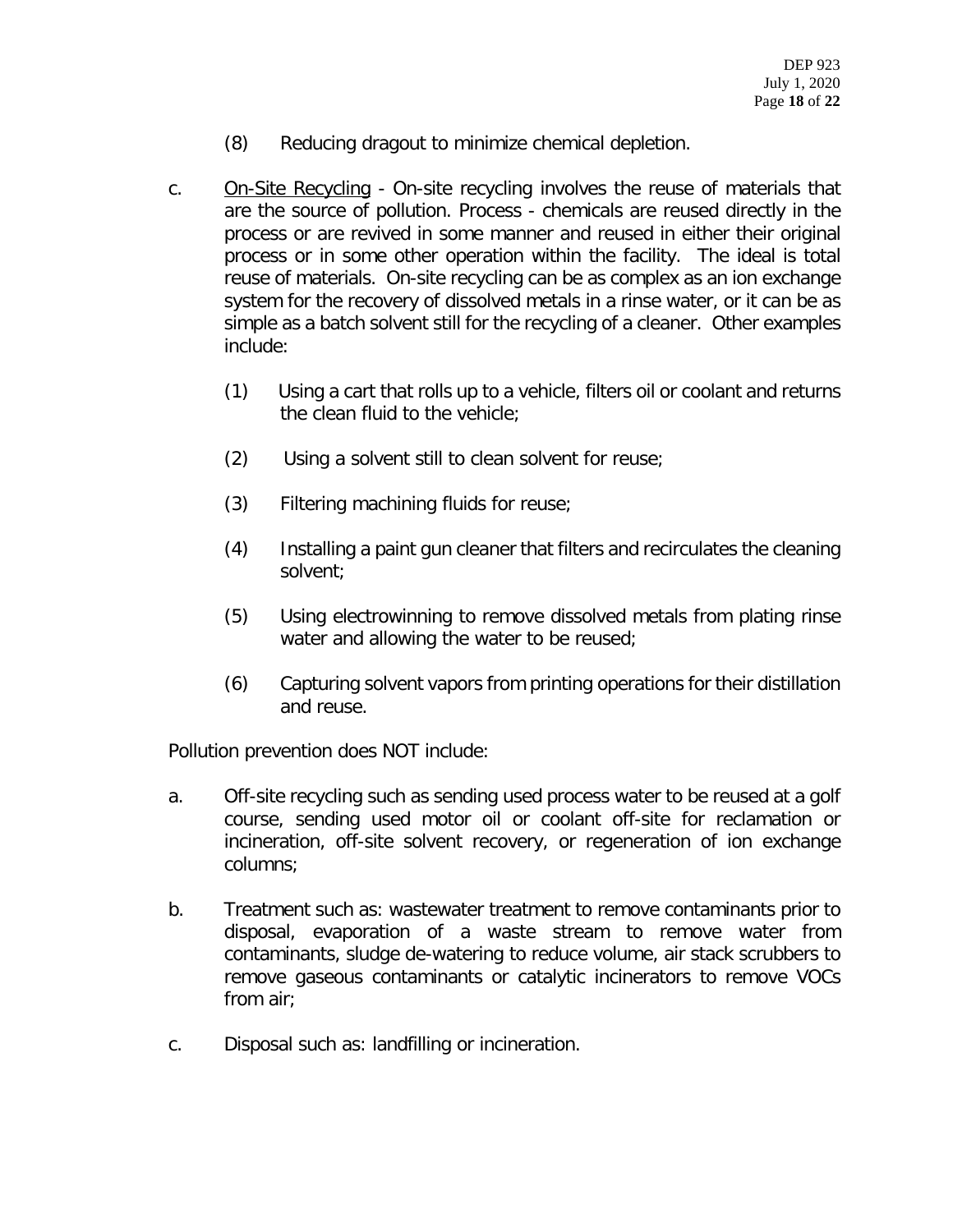Before a pollution prevention project should be approved to offset civil penalties, the responsible party must submit a waste audit report to the Department. The responsible party should be given the option of preparing the report on his or her own, by hiring a consultant or by requesting the help of the Department's Pollution Prevention Program staff. The waste audit report must include: 1) a waste audit of the facility or of the process or processes that are relevant to the proposed pollution prevention project; 2) a pollution prevention opportunity penalty calculation; and 3) a conceptual pollution prevention proposal.

The Department retains the option to approve or disapprove the submitted conceptual proposal depending upon the environmental merits of the proposal. The Divisions should provide programmatic guidance to the enforcement staff concerning the nature of preferred pollution prevention projects. Potential or actual economic benefits gained by the responsible party should not be used as a basis for denying an otherwise acceptable proposal for a pollution prevention project.

Once a conceptual pollution prevention project has been approved, the responsible party must prepare a pollution prevention project plan that must, when applicable, include information on the following: design, construction, installation, testing, training, maintenance/operation, capital/equipment costs, monitoring, reporting, and scheduling of activities.

No costs expended by a responsible party on a pollution prevention project that are necessary to bring the facility into compliance with current law should be used to offset civil penalties. The following costs associated with pollution prevention projects can be used to offset up to 100% of civil penalties on a dollar for dollar basis:

- a. Preparation of a pollution prevention plan.
- b. Design of a pollution prevention project.
- c. Installation of a pollution prevention project.
- d. Construction of a pollution prevention project.
- e. Testing of a pollution prevention project.
- f. Training of staff concerning the implementation of a pollution prevention project.
- g. Capital/equipment needed for a pollution prevention project.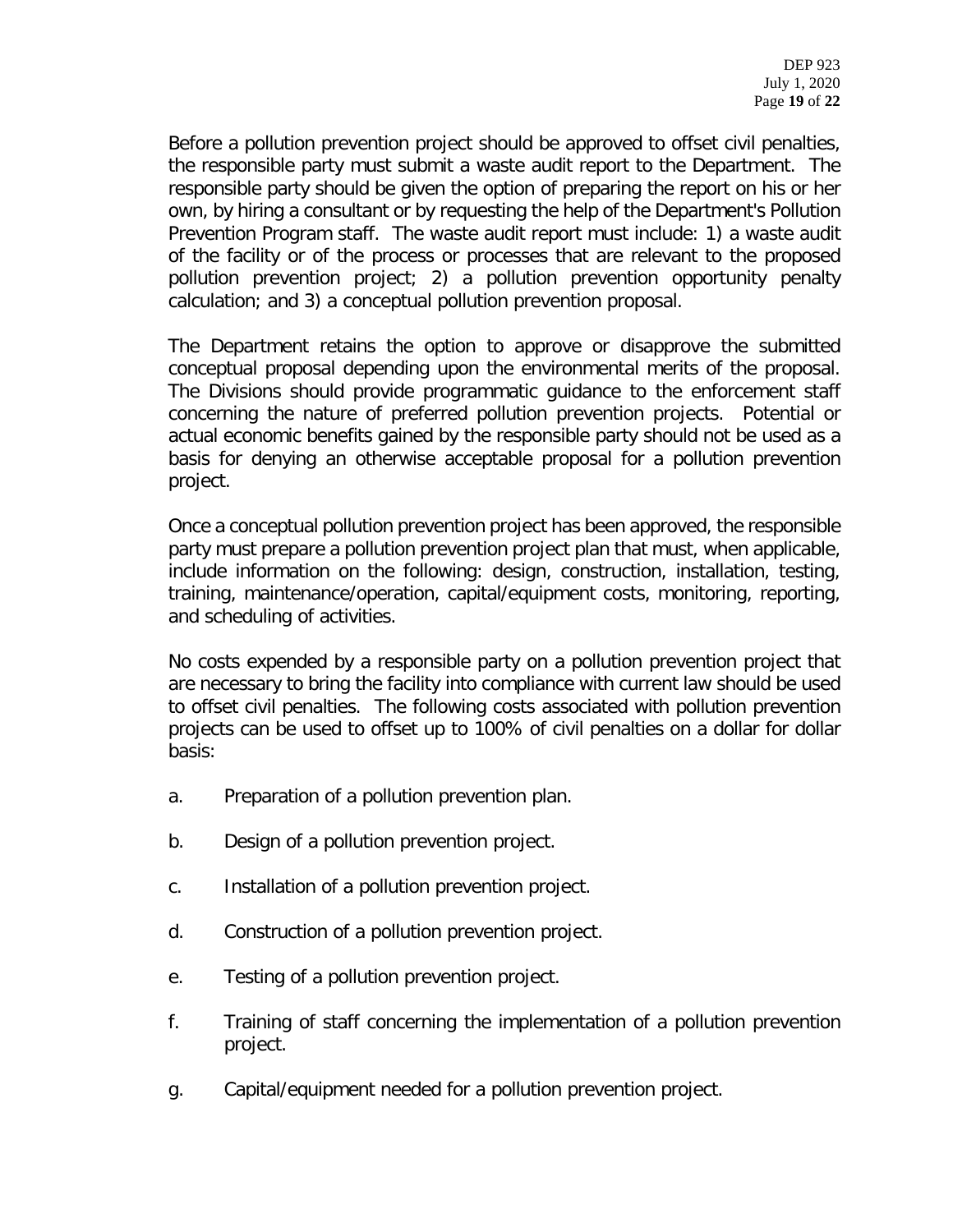The following costs should not be used to offset a civil penalty:

a. Cost incurred in conducting a waste audit and preparing a waste audit report (includes waste audit, opportunity assessment and conceptual proposal).

b. Maintenance and operation costs involved in implementing a pollution prevention project.

c. Monitoring and reporting costs.

A responsible party should not be given the opportunity to bank or transfer pollution prevention credits to offset future civil penalties.

Whenever possible, approval of specific pollution prevention projects should be obtained prior to entering into a consent order or settlement agreement. District Directors or Division Directors are authorized to approve pollution prevention proposals. If the specifics of a pollution prevention plan cannot be worked out in time to meet EPA timelines for taking formal enforcement action, the responsible party can be given the option of paying the civil penalty in cash or having a pollution prevention project reviewed and approved by a time certain to be identified in a consent order or settlement agreement.

For all approved pollution prevention projects, the responsible party must maintain/operate the pollution prevention project for a time certain after initial implementation and must be required to submit at least one report discussing the status of implementation and the pollution prevention results of the project.

#### 11. Review by the Office of General Counsel

In addition to any unique case identified by a Division or District Director, cases which exceed certain threshold penalties should be reviewed for legal defensibility by OGC. These three situations are:

- a. The case involves a proposed penalty of \$37,500 or more for non-RCRA cases.
- b. The case involves a proposed penalty of \$75,000 or more for RCRA cases.
- c. The case involves a proposed cash penalty of \$15,000 or more to be satisfied with an in-kind proposal that does not involve environmental enhancement or restoration.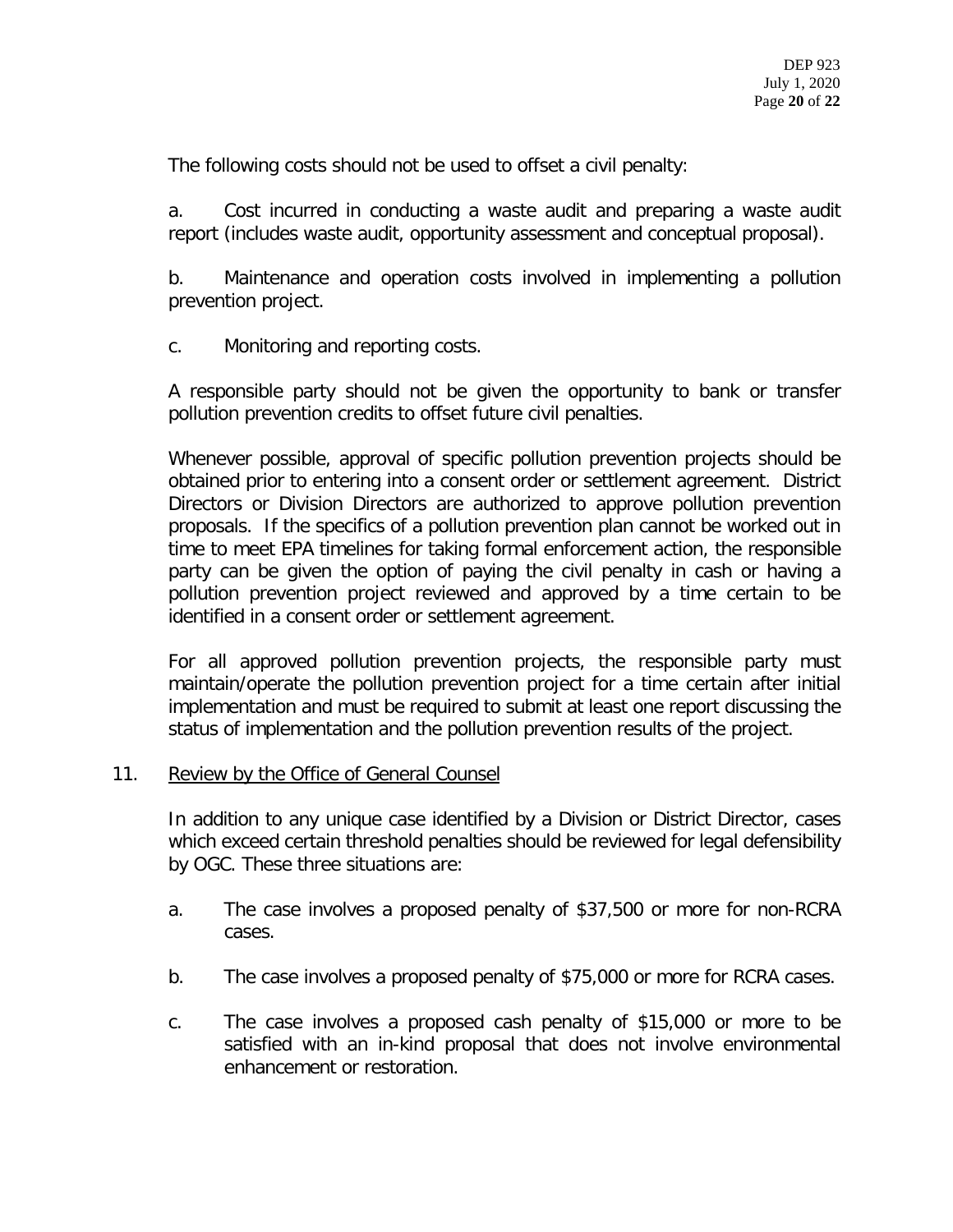All above-described penalty proposals should be submitted to the Office of General Counsel using the Department's form penalty authorization memo and routed to the Chief Deputy General Counsel for review to determine whether the penalty proposals are consistent with this policy.

#### 12. Procedure for Implementation

In order for these guidelines to be implemented properly, adequate record keeping must be followed. The penalty determination matrices are included in the program specific guidelines.

The program specific penalty computation worksheets listed separately in the Enforcement manual should be used in all cases in which a penalty is calculated and proposed, and (following applicable peer review thresholds) should be sent along with the draft Consent Order that is to be reviewed by OGC for final approval.

If the penalty amount calculated for all violations is reduced after meeting with the responsible party, a revised penalty computation worksheet must be filled out. If the penalty is being reduced based upon new information concerning the facts or law relied upon to determine the number or character of the violations for which penalties are being sought, a revised penalty computation worksheet should be filled out reflecting the changes in the violations for which penalties are being sought or thecharacterizationoftheviolations. If thepenaltyisbeingreduced forotherreasons, a revised penalty computation worksheet mustbefilled out and signed and dated by the Director of District Management.

A narrative explanation or civil penalty authorization memo should also be prepared in all cases that are to be reviewed by the Chief Deputy General Counsel to explain how the penalty proposal was reached, and in all cases in which the program specific guidelines are not being followed. This should be completed at the time the penalty is calculated and forwarded with the penalty computation worksheet.

Responsible Office: Office of General Counsel